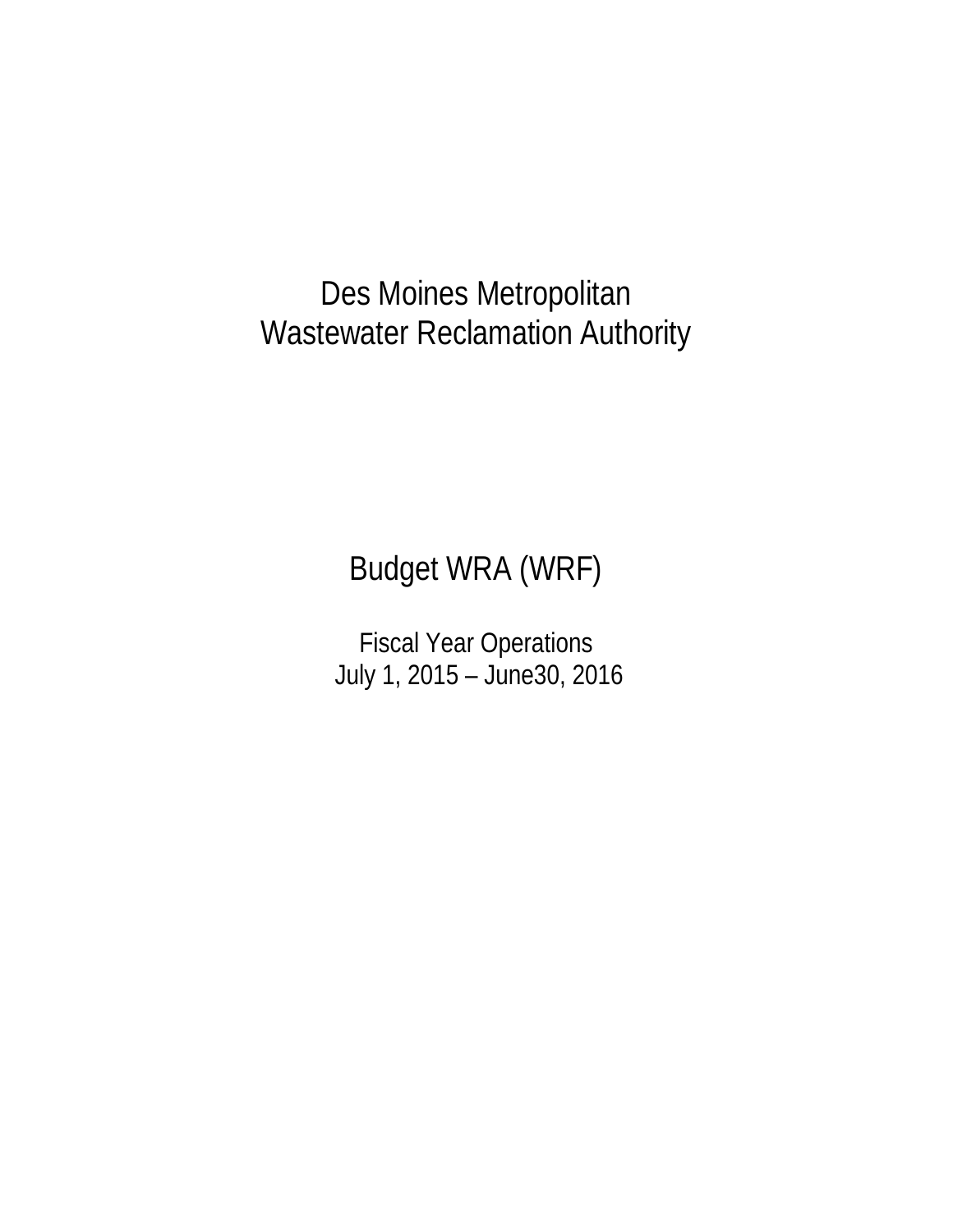

To: **WRA Board Members:** 

Re: Wastewater Reclamation Authority Budget for Fiscal Year ending June 30, 2016

The Operating Contractor respectfully submits the fiscal year 2016 Wastewater Reclamation Authority (WRA) budget for your review. Detailed throughout these pages are all aspects of the budget. Each section supports the following areas: operations, debt service, surcharges/credits, and capital improvements.

The WRA gross budget for fiscal year 2016 is \$61,449,700 compared to the fiscal year 2015 gross budget of \$60,169,643. Debt service increased \$1,638,120 for payments on additional SRF draws. The operation and maintenance budget increased \$50,000 primarily for Personal Services. Reserve budget for fiscal year 2015 includes \$40,000 to increase the working capital reserve and \$148,240 decrease in the supplemental insurance reserve for workers' compensation paid out. Reserve budget for fiscal year 2015 includes \$150,000 to increase the working capital reserve and \$120,656 to increase the supplemental insurance reserve for workers' compensation. The Second Amended and Restated Agreement is now in effect.

#### **Gross Budget Summary**

| FY2015<br><b>Budget</b> |    | FY2016     | Change      |
|-------------------------|----|------------|-------------|
|                         |    |            |             |
| \$<br>21,531,350        | \$ | 21,581,350 | 50,000      |
| 21,775,967              |    | 23,414,087 | 1,638,120   |
| 270,656                 |    | (108, 240) | (378, 896)  |
| 500,000                 |    | 500,000    |             |
| 44,077,973              |    | 45,387,197 | 1,309,224   |
| 16,091,670              |    | 16,062,503 | (29, 167)   |
| \$<br>60,169,643        | S  | 61,449,700 | 1,280,057   |
|                         |    |            | Preliminary |

The CIP total is \$927,878,245 and includes construction past the year 2030. Cost of construction for FY2016 to FY2021 is estimated at \$199,985,103; last year's estimate was \$39,521,670. WRA began construction in 2011 on major core projects included in the long term control plan. While these projects near completion, WRA prepares to construct the projects included in the Facility Plan Update – 2012. The WRA finances most improvements with the Clean Water State Revolving Funds Loan program. In calendar 2015, bond issues of approximately \$20 million are planned. WRA's debt service plan includes both 20 year and 30 year financing terms on its loans.

Total operating offsets for fiscal year 2016 are \$8,908,245 which compare to the fiscal year 2015 offsets of \$10,004,858. Revenues from the industrial pretreatment program, investment earnings, and other revenues will offset the WRA gross budget. The increase in the offset amount is attributed to an increase in adjustments from prior years and release of SRF reserve from an early loan. The budget adjustments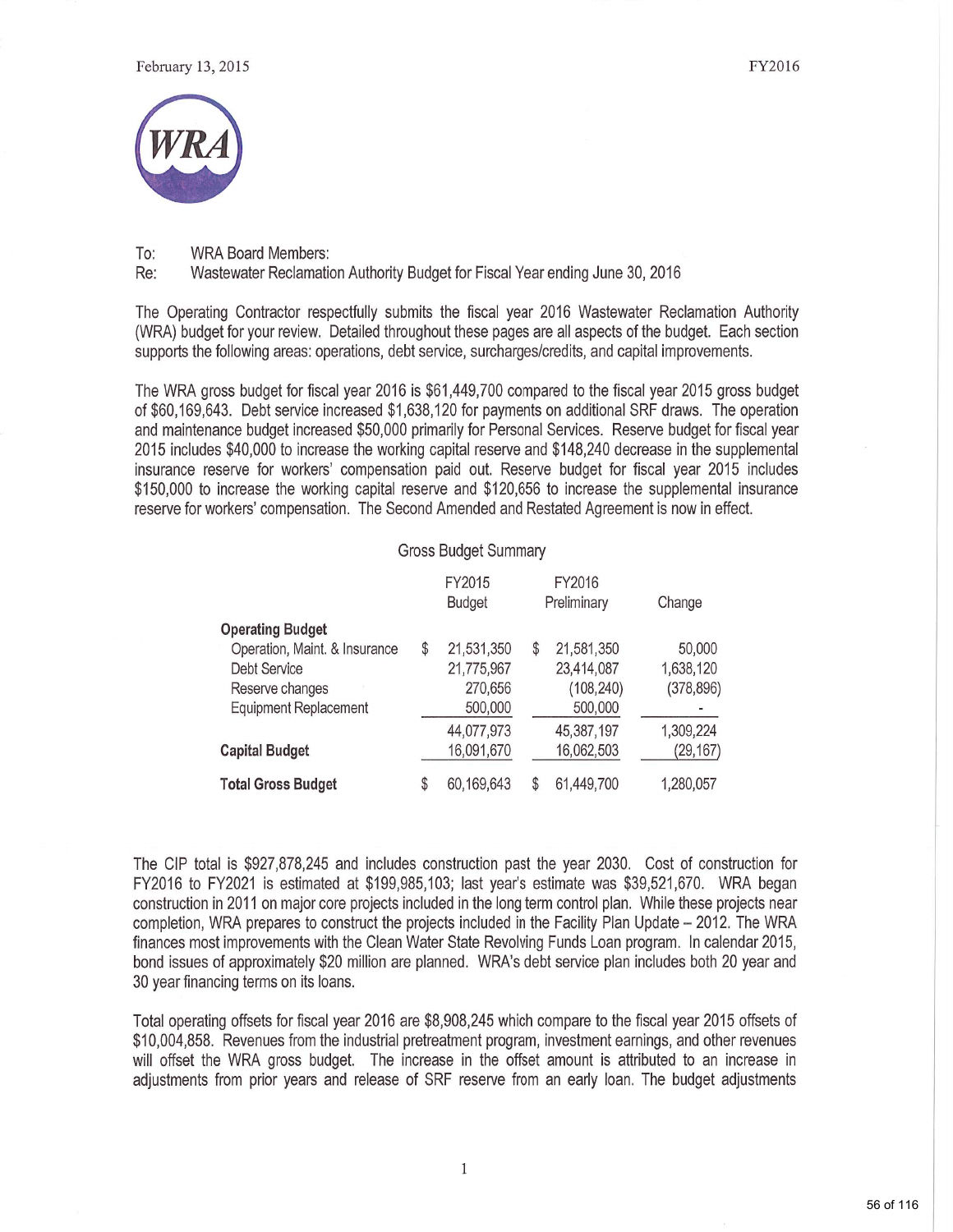shown below include operation/maintenance and debt services adjustments that represent the difference between actual costs and budgeted collections for prior years.

|                                 | <b>Summary of Budget Offsets</b> |                         |    |                       |             |
|---------------------------------|----------------------------------|-------------------------|----|-----------------------|-------------|
|                                 |                                  | FY2015<br><b>Budget</b> |    | FY2016<br>Preliminary | Change      |
| <b>Operating Budget</b>         |                                  |                         |    |                       |             |
| <b>Pretreatment Revenues</b>    | \$                               | 3,370,000               | \$ | 3,375,000             | 5,000       |
| <b>Other Operating Revenues</b> |                                  | 860,000                 |    | 905,000               | 45,000      |
| Adjustment from prior years     |                                  | 5,031,991               |    | 3,322,205             | (1,709,786) |
| Reserve release, SRF 4, 6       |                                  | 283,867                 |    | 867,520               | 583,653     |
| Debt Reserve Earnings           |                                  | 34,000                  |    | 28,520                | (5,480)     |
| Equip Repl Earnings & Fund bal  |                                  | 425,000                 |    | 410,000               | (15,000)    |
|                                 |                                  | 10,004,858              |    | 8,908,245             | (1,096,613) |

Inclusion here is by direction from the Amended and Restated Agreement for the WRA [Article IX, Section 3 (i)]. The community contribution requirement is determined by the net budget and shared among the participating communities primarily by flows. For fiscal year 2016 the requirement is \$40,278,952 compared to \$37,673,116 in fiscal year 2015. The majority of the increase is attributed to increased debt service.

#### Community Contribution Summary (Net Budget)

|                                |    | FY2015<br><b>Budget</b> | FY2016<br>Preliminary |   | Change     |
|--------------------------------|----|-------------------------|-----------------------|---|------------|
| <b>Net Budget</b>              |    |                         |                       |   |            |
| Operations, Maint. & Ins.      | \$ | 14,065,050              | \$<br>15,103,348      |   | 1,038,298  |
| Debt Service                   |    | 19,662,410              | 21,393,844            |   | 1,731,434  |
| <b>Operating Reserves</b>      |    | 270,656                 | (108, 240)            |   | (378, 896) |
| <b>Equipment Replacement</b>   |    | 75,000                  | 90,000                |   | 15,000     |
| Renewal & Replacement          |    | 3,600,000               | 3,800,000             |   | 200,000    |
| <b>Community Contributions</b> | S  | 37,673,116              | 40,278,952            | S | 2,605,836  |

This budget, as presented, will allow the WRA to meet its responsibilities of operating and maintaining a facility that continues to meet the wastewater treatment needs of participating communities. It allows the WRA to meet federal and state mandates for pretreatment and effluent discharge standards as required by law.

Respectfully Submitted.

etchery

**Scott Hutchens WRA Director** 

Cc: Alternates, Operating Contractor staff

 $\overline{2}$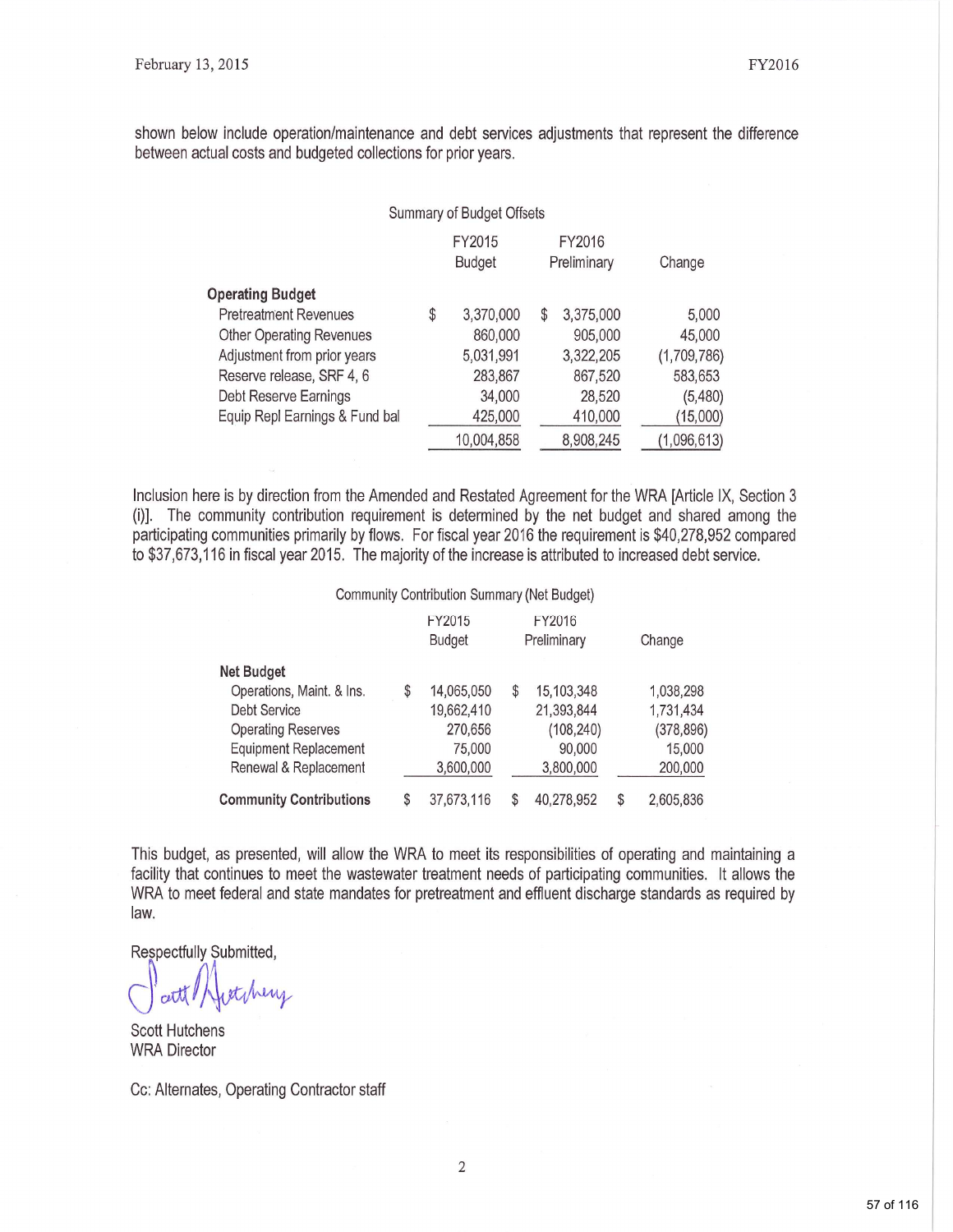

## **Staff Summary**

Agenda Date: February 17, 2015

### **SUBJECT—**

Resolution Regarding Public Hearing and Approval of Wastewater Reclamation Authority Amended Current Fiscal Budget 2014-2015 and Wastewater Reclamation Authority Fiscal Budget 2015-2016

## **RECOMMENDED ACTION—**

WRA Board approval.

## **FISCAL IMPACT—**

The cash collected from each community will change with the adoption of a new budget.

## **BACKGROUND—**

**For Fiscal 2015-2016** the average flow used is 20,547.2 MG which is less than last year and obtained from Technical sub-committee. FY2016 budget recommendation of \$40,278,952 is to be collected from WRA participating communities. The budget includes the following:

- 1. Debt service in 2016 will increase to include interest on additional SRF borrowings. Gross debt service of \$23,414,087 is 7.5% higher than last year.
- 2. R&R expenditure/CIP contribution of \$3,800,000 is 5.6% higher than last year.
- 3. Equipment replacement contribution of \$90,000 is \$15,000 higher than last year.
- 4. Gross WRF operations budget (O&M) of \$21,581,350 is 0.2% higher than last year.
- 5. The net O&M budget for operating WRF after revenue offsets are applied did not increase.
- 6. The contribution of \$40,000 for Working Capital Reserve Fund is \$110,000 less than last year.
- 7. The unspent O&M budget collection from FY2014 of \$2.1M is applied to FY2016.
- 8. The unspent debt service collection from FY2014 of \$1.1M is applied to FY2016.
- 9. These credits  $(7 \& 8)$  are 34% less than last year.
- 10. The workers' compensation budget was less than actual payments in FY2014 by \$148,240. A credit from the Supplemental Insurance Reserve Fund will cover the difference and leave a balance of \$144,764 in the fund.

**WRA's Capital Improvements Program for 2016-2021 (CIP)** totals \$927,878,245 with \$24,075,307 estimated for FY2015 and \$199,985,103 estimated for the next six years. Additional projects planned in the Facility Plan Update – 2012 have been included in this CIP budget.

**For Fiscal 2014-2015 Amended** the average flow used is 22,317.1 MG. The adopted amount to collect from WRA communities & districts was \$37,673,116; Polk City and Cumming paid additional surcharge amounts in September and December, respectively. Net O&M Expense will remain \$17,301,350. Expenses by account number have been reviewed and adjusted where needed such that the amended budget will align better with actual expenditures.

A budget book will be distributed at the meeting. Final budgets will be posted to the website in the Financial Information area. Please email any questions to RJVaughan @ dmgov.org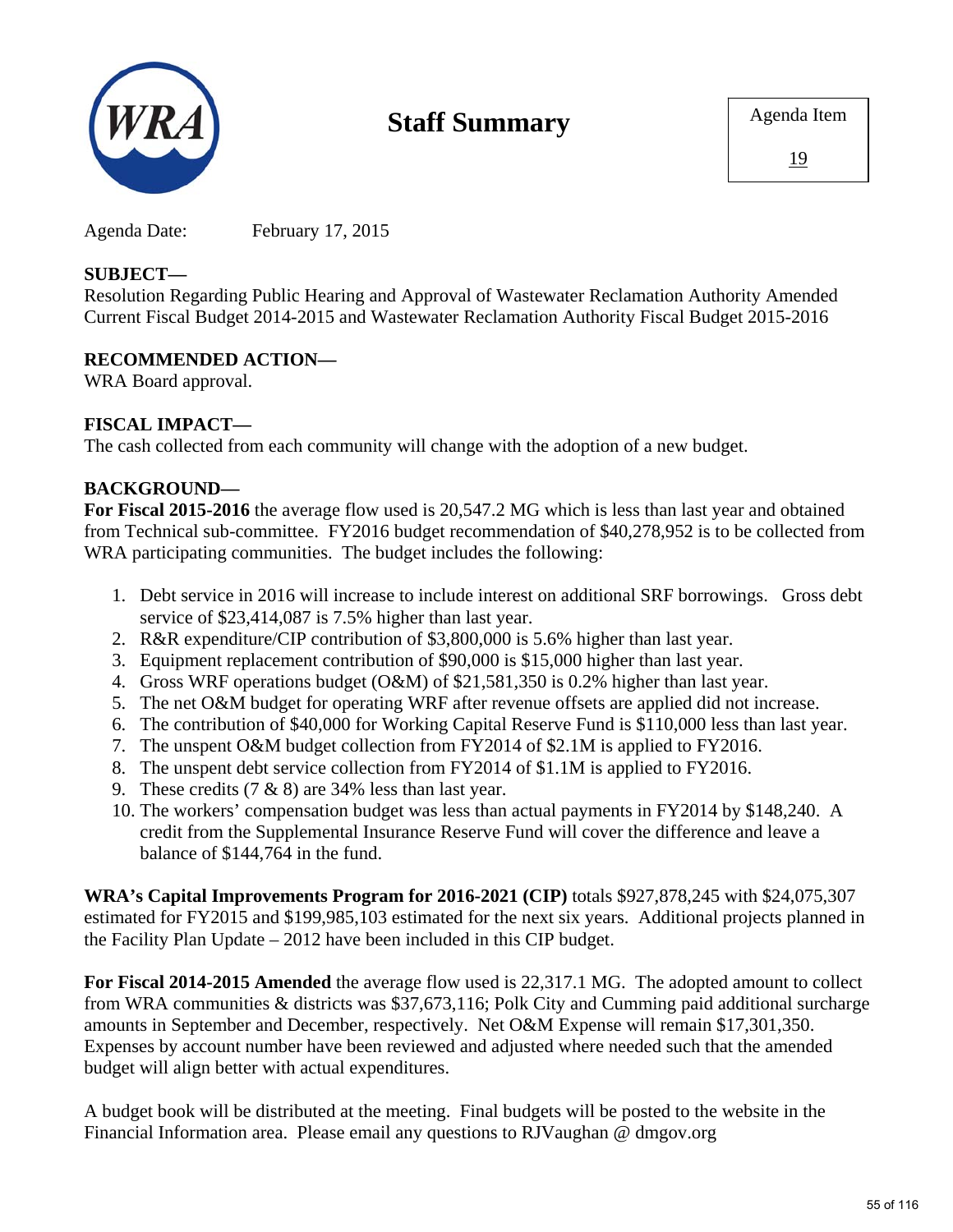Net Budget Allocation Summary [A] Fiscal Year 2016

#### Comparison sheet before additional surcharges

|                              |      | <b>Fiscal Year</b> |            | <b>Fiscal Year</b> |            | <b>Fiscal Year</b> | <b>Fiscal Year</b> | Percentage  |
|------------------------------|------|--------------------|------------|--------------------|------------|--------------------|--------------------|-------------|
|                              |      | 2013               | 2014       | 2014 Amend         | 2015       | 2015 Amend         | 2016               | Change from |
| Community / District         |      | Budget *           | Budget *   | <b>Budget</b>      | Budget *   | <b>Budget</b>      | <b>Budget</b>      | F15 to F16  |
| Altoona                      | #    | 1,476,442          | 1,662,086  | 1,662,086          | 1,807,199  | 1,807,199          | 2,063,565          | 14.19%      |
| Ankeny                       | #    | 3,297,802          | 4,310,098  | 4,310,101          | 5,589,341  | 5,589,341          | 6,248,519          | 11.79%      |
| Bondurant                    | #    | 265,909            | 342,998    | 341,048            | 411,449    | 411,449            | 424,314            | 3.13%       |
| Clive                        | #    | 1,260,971          | 1,430,706  | 1,430,706          | 1,652,161  | 1,652,161          | 1,803,299          | 9.15%       |
| Cumming                      | #    | 5,309              | 4,800      | 4,800              | 6,613      | 6,613              | 10,942             | 65.46%      |
| Des Moines                   |      | 15,646,750         | 16,168,095 | 16,168,096         | 15,159,016 | 15,159,016         | 15,218,648         | 0.39%       |
| <b>Greenfield Plaza</b>      |      | 100,927            | 123,910    | 123,910            | 135,728    | 135,728            | 143,961            | 6.07%       |
| Johnston                     |      | 495,529            | 623,542    | 623,542            | 697,898    | 697,898            | 773,715            | 10.86%      |
| Norwalk                      | #    | 884,754            | 910,161    | 910,161            | 923,687    | 923,687            | 1,030,207          | 11.53%      |
| Pleasant Hill                |      | 363,013            | 348,417    | 348,417            | 372,446    | 372,446            | 400,082            | 7.42%       |
| Polk City                    | $\#$ | 248,251            | 330,049    | 342,436            | 378,122    | 378,122            | 342,260            | $-9.48%$    |
| Polk County                  |      | 83,277             | 104,422    | 104,422            | 91,477     | 91,477             | 85,488             | $-6.55%$    |
| Urbandale San Sewer District | #    | 3,111,475          | 3,493,371  | 3,493,371          | 3,547,150  | 3,547,150          | 3,957,718          | 11.57%      |
| Urb-Windsor Hts San District |      | 527,811            | 533,373    | 533,373            | 375,868    | 375,868            | 398,213            | 5.94%       |
| Waukee                       | #    | 833,374            | 931,568    | 931,568            | 1,082,804  | 1,082,804          | 1,273,141          | 17.58%      |
| West Des Moines              | #    | 4,722,372          | 5,169,170  | 5,169,170          | 5,442,157  | 5,442,157          | 6,104,880          | 12.18%      |
| <b>TOTAL</b>                 |      | 33,323,966         | 36,486,766 | 36,497,207         | 37,673,116 | 37,673,116         | 40,278,952         | 6.92%       |

# Denotes Expansion Community <sup>2015</sup> <sup>2016</sup>

*Budget \** Represents allocation activity presented in previous budgets.

Additional Surcharge payments from Polk City and Cumming were received in F2015 Additionally, Waukee will pay WRA interest on Series 2008D until 12/31/2014

|                      | 2015        | 2016        |           |
|----------------------|-------------|-------------|-----------|
|                      |             |             |           |
| Debt Serv 2008+      | 14,211,620  | 15,967,348  | 12.35%    |
| Debt Serv 2006       | 2,518,400   | 2,519,650   | 0.05%     |
| Dserv 2004B/2013B    | 3.648.525   | 3,652,225   | 0.10%     |
| <b>SRF, pre 2004</b> | 1.397.422   | 1,274,864   | $-8.77%$  |
| Oper & Maint (net)   | 17,301,350  | 17,301,350  | $0.00\%$  |
| R&R/CIP Contrib.     | 3,600,000   | 3,800,000   | 5.56%     |
| Other, Credits       | (5,004,201) | (4,236,485) | $-15.34%$ |
|                      | 37.673.116  | 40.278.952  |           |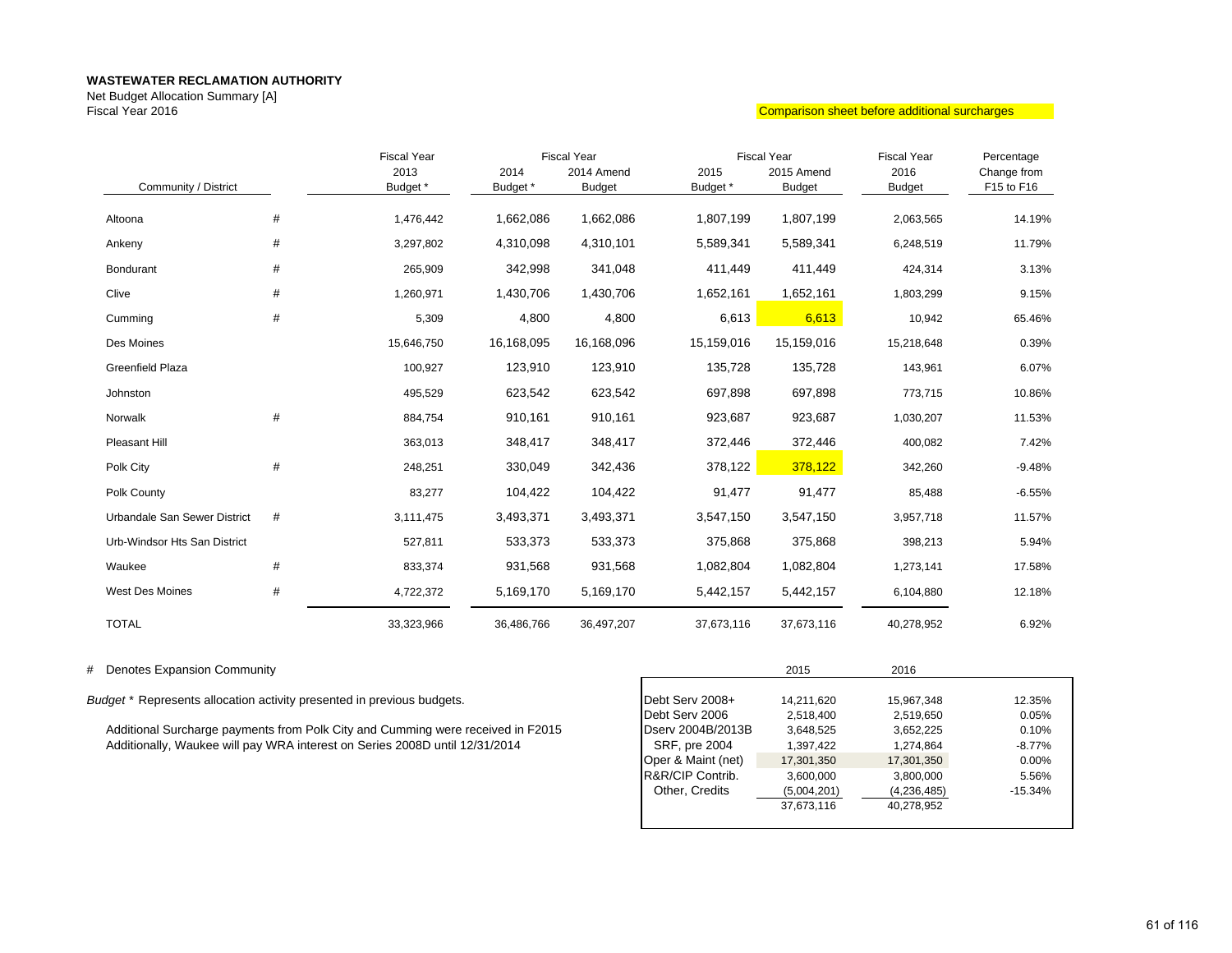Net Budget Allocation Summary [B]

| Fiscal Year 2016                |                                             |                                             |                                                 |                                             | Recommended                                 |                                                         |
|---------------------------------|---------------------------------------------|---------------------------------------------|-------------------------------------------------|---------------------------------------------|---------------------------------------------|---------------------------------------------------------|
| <b>Budget Collections</b>       | <b>Fiscal Year</b><br>2014<br><b>Budget</b> | <b>Fiscal Year</b><br>2015<br><b>Budget</b> | Last Year's Change<br>increase or<br>(decrease) | <b>Fiscal Year</b><br>2015<br><b>Budget</b> | <b>Fiscal Year</b><br>2016<br><b>Budget</b> | <b>Current Year Change</b><br>increase or<br>(decrease) |
| <b>Community Collections</b>    | 36,486,766                                  | 37,673,116                                  | 1,186,350                                       | 37,673,116                                  | 40,278,952                                  | 2,605,836                                               |
| <b>Budget Expenditures</b>      |                                             |                                             |                                                 |                                             |                                             |                                                         |
| Plant Operations [see below]    | 14,432,166                                  | 14,215,050                                  | (217, 116)                                      | 14,215,050                                  | 15,161,931                                  | 946,881                                                 |
| Debt Service [see below]        | 18,470,382                                  | 19,662,409                                  | 1,192,027                                       | 19,662,409                                  | 21,393,844                                  | 1,731,435                                               |
| CIP / R&R expendiures           | 3,500,000                                   | 3,600,000                                   | 100,000                                         | 3,600,000                                   | 3,800,000                                   | 200,000                                                 |
| Equipment replacement           | 50,000                                      | 75,000                                      | 25,000                                          | 75,000                                      | 90,000                                      | 15,000                                                  |
| Misc. adjustment                | 0                                           | $\mathbf 1$                                 | 1                                               | $\mathbf{1}$                                | (18, 583)                                   | (18, 584)                                               |
| Supplemental Ins. Reserve       | 34,218                                      | 120,656                                     | 86,438                                          | 120,656                                     | (148, 240)                                  | (268, 896)                                              |
| <b>Total Budget</b>             | 36,486,766                                  | 37,673,116                                  | 1,186,350                                       | 37,673,116                                  | 40,278,952                                  | 2,605,836                                               |
| Plant Operations & Maint        |                                             |                                             |                                                 |                                             |                                             |                                                         |
| Operations & Maintenance Costs  | 20,984,500                                  | 21,531,350                                  | 546,850                                         | 21,531,350                                  | 21,581,350                                  | 50,000                                                  |
| <b>Revenue Offsets</b>          | (4,040,200)                                 | (4,230,000)                                 | (189, 800)                                      | (4,230,000)                                 | (4,280,000)                                 | (50,000)                                                |
| Working Cap Resv adjustment     | 60,000                                      | 150,000                                     | 90,000                                          | 150,000                                     | 40,000                                      | (110,000)                                               |
| Prior year credits              | (2,572,134)                                 | (3,236,300)                                 | (664, 166)                                      | (3,236,300)                                 | (2, 179, 419)                               | 1,056,881                                               |
| Plant Oper. subtotal            | 14,432,166                                  | 14,215,050                                  | (217, 116)                                      | 14,215,050                                  | 15,161,931                                  | 946,881                                                 |
| Debt Servicing                  |                                             |                                             |                                                 |                                             |                                             |                                                         |
| SRF Debt (prior)                | 1,491,925                                   | 1,397,422                                   | (94, 503)                                       | 1,397,422                                   | 1,274,864                                   | (122, 558)                                              |
| SRF Debt (new)                  | 7,667,160                                   | 9,474,080                                   | 1,806,920                                       | 9,474,080                                   | 11,199,478                                  | 1,725,398                                               |
| SRF Debt (2008-2010)            | 4,544,240                                   | 4,737,540                                   | 193,300                                         | 4,737,540                                   | 4,767,870                                   | 30,330                                                  |
| 2006 Bonds                      | 2,521,026                                   | 2,518,400                                   | (2,626)                                         | 2,518,400                                   | 2,519,650                                   | 1,250                                                   |
| 2004/2013 Bonds                 | 4,223,750                                   | 3,648,525                                   | (575, 225)                                      | 3,648,525                                   | 3,652,225                                   | 3,700                                                   |
| Interest adjustments            | (17,000)                                    | (34,000)                                    | (17,000)                                        | (34,000)                                    | (28, 540)                                   | 5,460                                                   |
| Prior year adj / reduce Reserve | (1,960,719)                                 | (2,079,558)                                 | (118, 839)                                      | (2,079,558)                                 | (1,991,703)                                 | 87,855                                                  |
| Debt Service, Net subtotal      | 18,470,382                                  | 19,662,409                                  | 1,192,027                                       | 19.662.409                                  | 21,393,844                                  | 1,731,435                                               |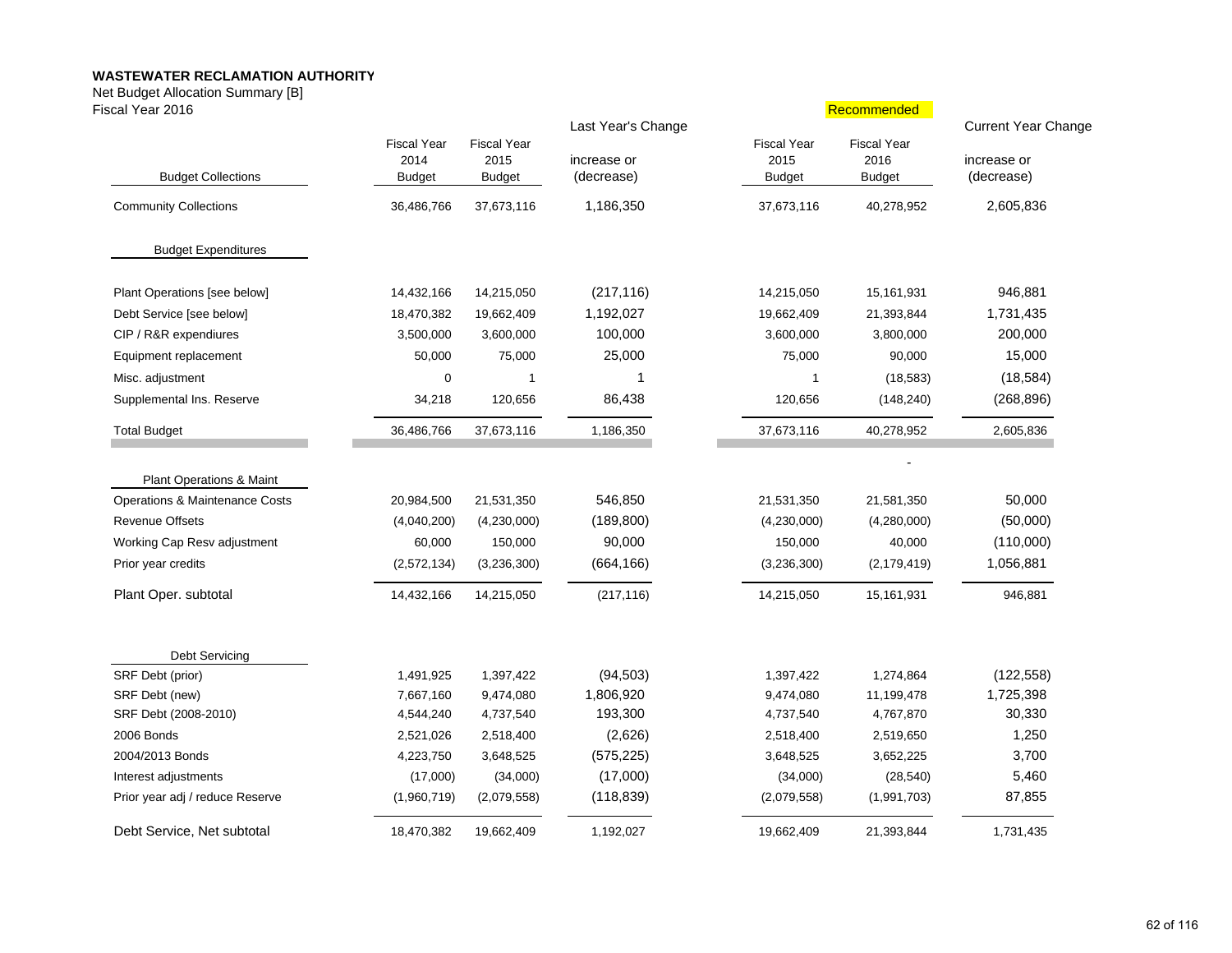Net Budget Allocation Summary [C] Fiscal Year 2016

|                                   | <b>Fiscal Year</b> | <b>Fiscal Year</b> |             |
|-----------------------------------|--------------------|--------------------|-------------|
|                                   | 2015               | 2016               | increase or |
| <b>Budget Collections</b>         | <b>Budget</b>      | <b>Budget</b>      | (decrease)  |
| Community Collections [see below] | 37,673,116         | 40,278,952         | 2,605,836   |
| <b>Budget Expenditures</b>        |                    |                    |             |
| <b>Plant Operations</b>           | 14,215,050         | 15,161,931         | 946,881     |
| Debt Service                      | 19,662,409         | 21,393,844         | 1,731,435   |
| CIP / R&R expendiures             | 3,600,000          | 3,800,000          | 200,000     |
| Equipment replacement             | 75,000             | 90,000             | 15,000      |
| Equip Resv & Ins Resv adjustments | 1                  | (18,583)           | (18, 584)   |
| Supplemental Ins. Reserve         | 120,656            | (148, 240)         | (268,896)   |
| <b>Total Budget</b>               | 37,673,116         | 40,278,952         | 2,605,836   |
|                                   |                    |                    |             |

\* this is the Adopted budget number (not the amount paid in F2015)

|                                    |          | Last Yr           | This Yr           | increase or |
|------------------------------------|----------|-------------------|-------------------|-------------|
| <b>Budget Alloc to each Commty</b> | $^\star$ | <b>Budget Ttl</b> | <b>Budget Ttl</b> | (decrease)  |
|                                    |          |                   |                   |             |
| Altoona                            |          | 1,807,199         | 2,063,565         | 256,366     |
| Ankeny                             |          | 5,589,341         | 6,248,519         | 659,178     |
| <b>Bondurant</b>                   |          | 411,449           | 424,314           | 12,865      |
| Clive                              |          | 1,652,161         | 1,803,299         | 151,138     |
| Cumming                            |          | 6,613             | 10,942            | 4,329       |
| Des Moines                         |          | 15,159,016        | 15,218,648        | 59,632      |
| GP HOC                             |          | 135,728           | 143,961           | 8,233       |
| Johnston                           |          | 697,898           | 773,715           | 75,817      |
| Norwalk                            |          | 923,687           | 1,030,207         | 106,520     |
| Pleasant Hill                      |          | 372,446           | 400,082           | 27,636      |
| Polk City                          |          | 378,122           | 342,260           | (35, 862)   |
| Polk County                        |          | 91,477            | 85,488            | (5,989)     |
| <b>USSD</b>                        |          | 3,547,150         | 3,957,718         | 410,568     |
| U W SD                             |          | 375,868           | 398,213           | 22,345      |
| Waukee                             |          | 1,082,804         | 1,273,141         | 190,337     |
| <b>West Des Moines</b>             |          | 5,442,157         | 6,104,880         | 662,723     |
| <b>Total Collections</b>           |          | 37,673,116        | 40,278,952        |             |
|                                    |          |                   |                   |             |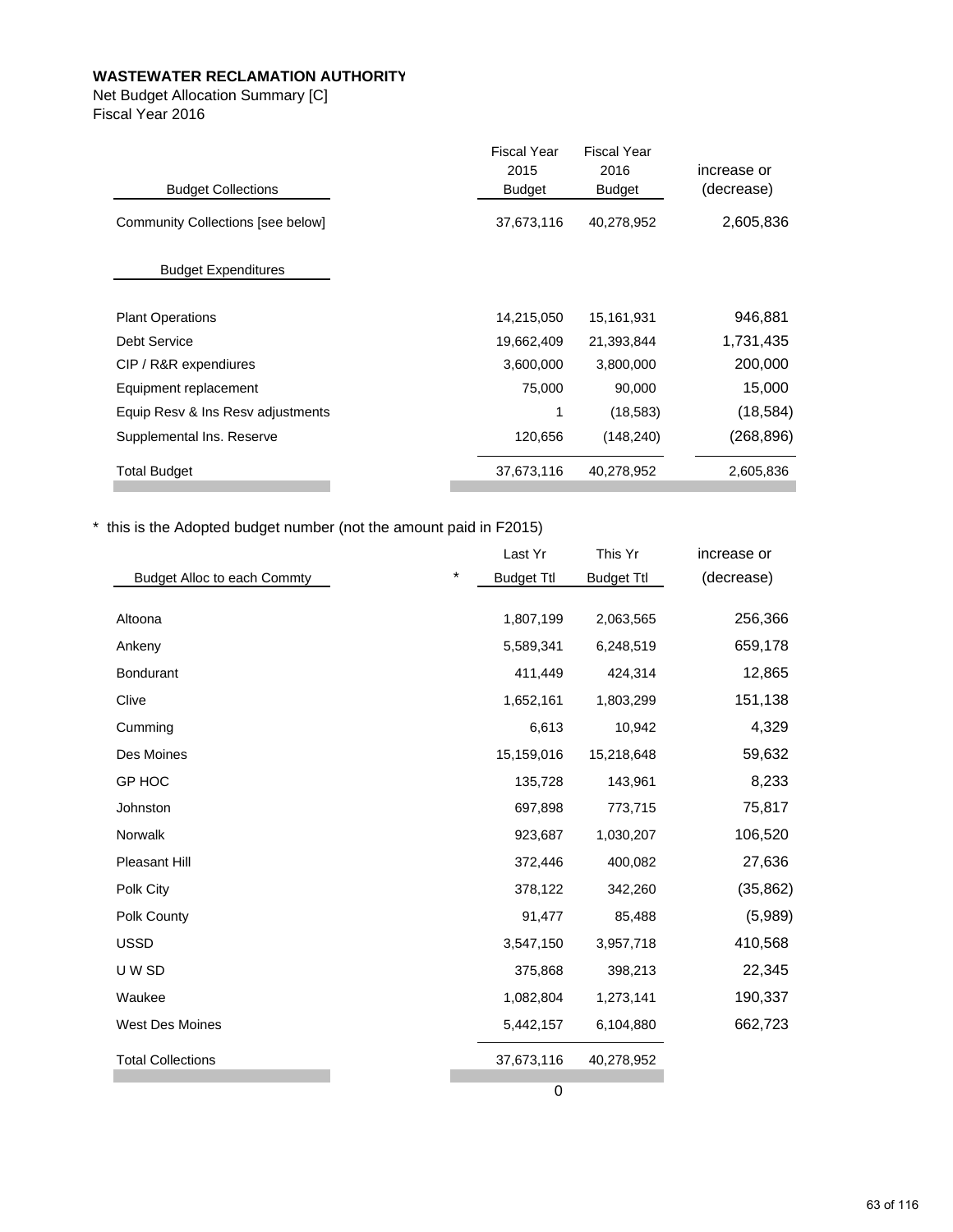#### Final% Change in 3-Year Average Flow - 2013 to 2014

|                                             | **2013          | **2014          | % Change in  |               | **2013 % of     | **2014 % of     |              | **2013                              | **2014    | % Change in  |    | **2013 % of     | **2014 % of     |              |
|---------------------------------------------|-----------------|-----------------|--------------|---------------|-----------------|-----------------|--------------|-------------------------------------|-----------|--------------|----|-----------------|-----------------|--------------|
|                                             | Adjusted        | Adjusted        | Community    |               | Total           | Total           |              | Adjusted                            | Adjusted  | Community    |    | Total           | Total           |              |
|                                             | <b>WRF Flow</b> | <b>WRF Flow</b> | Flow from    |               | Adjusted        | Adjusted        |              | Change from WRA Flow (m WRA Flow (m |           | Flow from    |    | Adjusted        | Adjusted        | Change from  |
| Community                                   | (m gal)         | (m gal)         | 2013 to 2014 |               | <b>WRF Flow</b> | <b>WRF Flow</b> | 2013 to 2014 | gal)                                | gal)      | 2013 to 2014 |    | <b>WRA Flow</b> | <b>WRA Flow</b> | 2013 to 2014 |
| Altoona                                     | 851.351         | 833.767         | $-2.065$     |               | 3.890           | 4.147           | 0.257        | 851.351                             | 833.767   | $-2.065$     |    | 3.815           | 4.058           | 0.243        |
| Ankeny (3)                                  | 1898.149        | 1921.033        | 1.206        |               | 8.673           | 9.554           | 0.881        | 1898.149                            | 1921.033  | 1.206        |    | 8.505           | 9.349           | 0.844        |
| Bondurant (2) (4)                           | 141.294         | 131.208         | $-7.138$     |               | 0.646           | 0.653           | 0.007        | 141.294                             | 131.208   | $-7.138$     |    | 0.633           | 0.639           | 0.005        |
| Clive(1)                                    | 781.623         | 742.596         | $-4.993$     |               | 3.571           | 3.693           | 0.122        | 781.623                             | 742.596   | $-4.993$     |    | 3.502           | 3.614           | 0.112        |
| Cumming                                     |                 |                 |              |               |                 |                 |              | 3.320                               | 3.355     | 1.037        |    | 0.015           | 0.016           | 0.001        |
| Des Moines                                  | 12444.413       | 10539.188       | $-15.310$    |               | 55.110          | 52.415          | $-2.695$     | 12061.846                           | 10539.188 | $-12.624$    |    | 54.047          | 51.293          | $-2.754$     |
| Greenfield Plaza/Hills of Coventry          | 101.713         | 95.796          | $-5.818$     |               | 0.465           | 0.476           | 0.012        | 101.713                             | 95.796    | $-5.818$     |    | 0.456           | 0.466           | 0.010        |
| Johnston                                    | 509.646         | 491.360         | $-3.588$     | ဖ             | 2.329           | 2.444           | 0.115        | 509.646                             | 491.360   | $-3.588$     | ဖာ | 2.284           | 2.391           | 0.108        |
| Norwalk                                     | 372.262         | 354.965         | $-4.646$     | $\bar{\circ}$ | 1.701           | 1.765           | 0.064        | 372.262                             | 354.965   | -4.646       | ₫  | 1.668           | 1.728           | 0.059        |
| Pleasant Hill                               | 296.241         | 274.328         | $-7.397$     |               | 1.354           | 1.364           | 0.011        | 296.241                             | 274.328   | $-7.397$     |    | .327            | 1.335           | 0.008        |
| Polk County                                 | 97.387          | 114.012         | 17.072       | ı             | 0.445           | 0.567           | 0.122        | 97.387                              | 114.012   | 17.072       | ۱ž | 0.436           | 0.555           | 0.119        |
| Polk City                                   | 112.503         | 122.017         | 8.457        |               | 0.514           | 0.607           | 0.093        | 112.503                             | 122.017   | 8.457        |    | 0.504           | 0.594           | 0.090        |
| Urbandale Sanitary Sewer District (1)       | 1709.826        | 1645.880        | $-3.740$     |               | 7.812           | 8.185           | 0.373        | 1709.826                            | 1645.880  | $-3.740$     |    | 7.662           | 8.010           | 0.349        |
| Urbandale-Windsor Heights Sanitary District | 319.714         | 285.595         | $-10.672$    |               | 1.461           | 1.420           | $-0.040$     | 319.714                             | 285.595   | $-10.672$    |    | 1.433           | 1.390           | $-0.043$     |
| <b>Warren County</b>                        |                 |                 |              |               |                 |                 |              |                                     |           |              |    |                 |                 |              |
| Waukee (5)                                  |                 |                 |              |               |                 |                 |              | 427.520                             | 436.517   | 2.105        |    | 1.916           | 2.124           | 0.209        |
| <b>Waukee WRF Flows</b>                     | 16.520          | 32.477          | 96.595       |               | 0.076           | 0.162           | 0.086        | 16.520                              | 32.477    | 96.595       |    | 0.074           | 0.158           | 0.084        |
| <b>West Des Moines</b>                      | 2616.138        | 2523.122        | $-3.555$     |               | 11.953          | 12.548          | 0.595        | 2616.138                            | 2523.122  | $-3.555$     |    | 11.723          | 12.280          | 0.557        |
|                                             |                 |                 |              |               |                 |                 |              |                                     |           |              |    |                 |                 |              |

\*\*All flows shown on this sheet are 3-Year Average flows

(1) 60.710 million gallons of flow was added to Clive's annual metered flow and deducted from USSD's annual metered flow.

(2) 17.313 million gallons of wastewater was pumped out of Bondurant's lagoons as part of the conversion to an equalization basin. This volume has been deducted from Bondurant's total annual metered flow.

(3) Ankeny's treatment plant was retired in November of 2013. All Ankeny flows will be included in both the WRA and WRF flows for the new budget allocation.

(4) Bondurant's treatment plant was retired in December of 2013. All Bondurant flows, except for the volume in note 2 above, will be included in both the WRA and WRF flows for the new budget allocation.

(5) Flow from Waukee's connection to the West Des Moines Outfall Extension was metered beginning in 2012. Waukee's WRF flow increased significantly due to a 2011 flow of approximately 2 million gallons being dropped off the 3-year average and a larger 2014 flow of 49.768 million gallons being added to the 3-year average.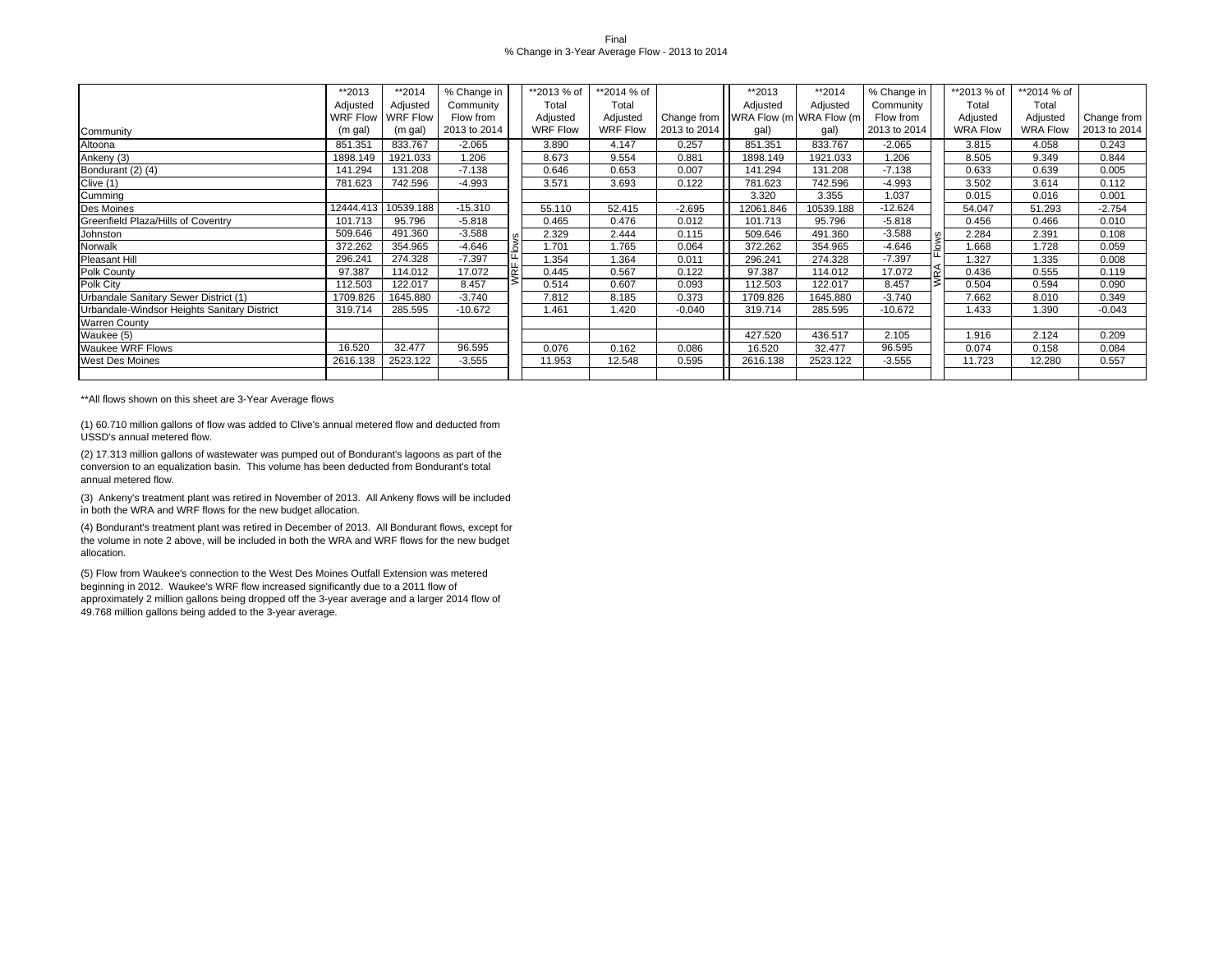Allocation Percentages Based on WRA / WRF Flows Fiscal Year 2016

| Operating and Reserve Flows:<br>Community / District |   | Average<br>$2014*$<br><b>WRF Flow</b> | <b>WRF</b><br>Percentage <sup>A</sup><br>Flow | Average<br>$2014*$<br><b>WRA Flow</b> | <b>WRA</b><br>Percentage <sup>A</sup><br>Flow |
|------------------------------------------------------|---|---------------------------------------|-----------------------------------------------|---------------------------------------|-----------------------------------------------|
| Altoona                                              | # | 833.8                                 | 4.147%                                        | 833.8                                 | 4.058%                                        |
| Ankeny                                               | # | 1,921.0                               | 9.554%                                        | 1,921.0                               | 9.349%                                        |
| <b>Bondurant</b>                                     | # | 131.2                                 | 0.652%                                        | 131.2                                 | 0.639%                                        |
| Clive                                                | # | 742.6                                 | 3.693%                                        | 742.6                                 | 3.614%                                        |
| Cumming                                              |   | 0.0                                   | 0.000%                                        | 3.4                                   | 0.016%                                        |
| Des Moines                                           | # | 10,539.2                              | 52.414%                                       | 10,539.2                              | 51.292%                                       |
| Greenfield P / HOC SS District                       | # | 95.8                                  | 0.476%                                        | 95.8                                  | 0.466%                                        |
| Johnston                                             | # | 491.3                                 | 2.444%                                        | 491.3                                 | 2.391%                                        |
| Norwalk                                              | # | 355.0                                 | 1.766%                                        | 355.0                                 | 1.728%                                        |
| Pleasant Hill                                        | # | 274.3                                 | 1.364%                                        | 274.3                                 | 1.335%                                        |
| Polk City                                            | # | 122.0                                 | 0.607%                                        | 122.0                                 | 0.594%                                        |
| Polk County                                          | # | 114.0                                 | 0.567%                                        | 114.0                                 | 0.555%                                        |
| Urbandale San Sewer District                         | # | 1,645.9                               | 8.186%                                        | 1,645.9                               | 8.010%                                        |
| Urb-Windsor Hts San District                         | # | 285.6                                 | 1.420%                                        | 285.6                                 | 1.390%                                        |
| Waukee                                               |   | 32.5                                  | 0.162%                                        | 469.0                                 | 2.283%                                        |
| <b>West Des Moines</b>                               | # | 2,523.1                               | 12.548%                                       | 2,523.1                               | 12.280%                                       |
| <b>TOTAL</b>                                         |   | 20,107.3                              | 100.0%                                        | 20,547.2                              | 100.0%                                        |

**WRF WRA**

# Represents Communities fully connected to the WRA (WRF system) at 9/30/14.

\* Represents average flow based on flows from calendar years ending 9/30/2012,2013,2014.<br>A WRF budget allocations are computed using these percentages.

F Flow from Painted Woods.

Bonded Project Flows:

| <b>Core Projects</b>       | assigned to communites based on the WRA flow percents above |         |  |  |  |  |
|----------------------------|-------------------------------------------------------------|---------|--|--|--|--|
| <b>Expansion Projects:</b> |                                                             |         |  |  |  |  |
| Altoona                    | 833.8                                                       | 9.532%  |  |  |  |  |
| Ankeny                     | 1,921.0                                                     | 21.962% |  |  |  |  |
| <b>Bondurant</b>           | 131.2                                                       | 1.500%  |  |  |  |  |
| Clive                      | 742.6                                                       | 8.490%  |  |  |  |  |
| Cumming                    | 3.4                                                         | 0.038%  |  |  |  |  |
| <b>Norwalk</b>             | 355.0                                                       | 4.059%  |  |  |  |  |
| Polk City                  | 122.0                                                       | 1.395%  |  |  |  |  |
| Urbandale S S D            | 1,645.9                                                     | 18.817% |  |  |  |  |
| Waukee                     | 469.0                                                       | 5.362%  |  |  |  |  |
| <b>West Des Moines</b>     | 2,523.1                                                     | 28.845% |  |  |  |  |
|                            | 8.747.1                                                     | 100.0%  |  |  |  |  |

| <b>SW Diversion Project:</b>   |         |
|--------------------------------|---------|
| Altoona                        | 5.883%  |
| Ankeny                         | 13.553% |
| <b>Bondurant</b>               | 0.926%  |
| Clive                          | 5.239%  |
| Cumming                        | 0.024%  |
| Des Moines                     | 34.195% |
| Greenfield P / HOC SS District | 0.311%  |
| Johnston                       | 1.594%  |
| <b>Norwalk</b>                 | 2.505%  |
| Pleasant Hill                  | 0.890%  |
| Polk City                      | 0.861%  |
| Polk County                    | 0.370%  |
| Urbandale San Sewer District   | 11.612% |
| Urb-Windsor Hts San District   | 0.927%  |
| Waukee                         | 3.309%  |
| <b>West Des Moines</b>         | 17.801% |
|                                | 100.0%  |

After a community fully connects, the WRF flow amount will change - it will increase to match the WRA flow. This will increase a community's contribution for monthly plant operations and maintenance.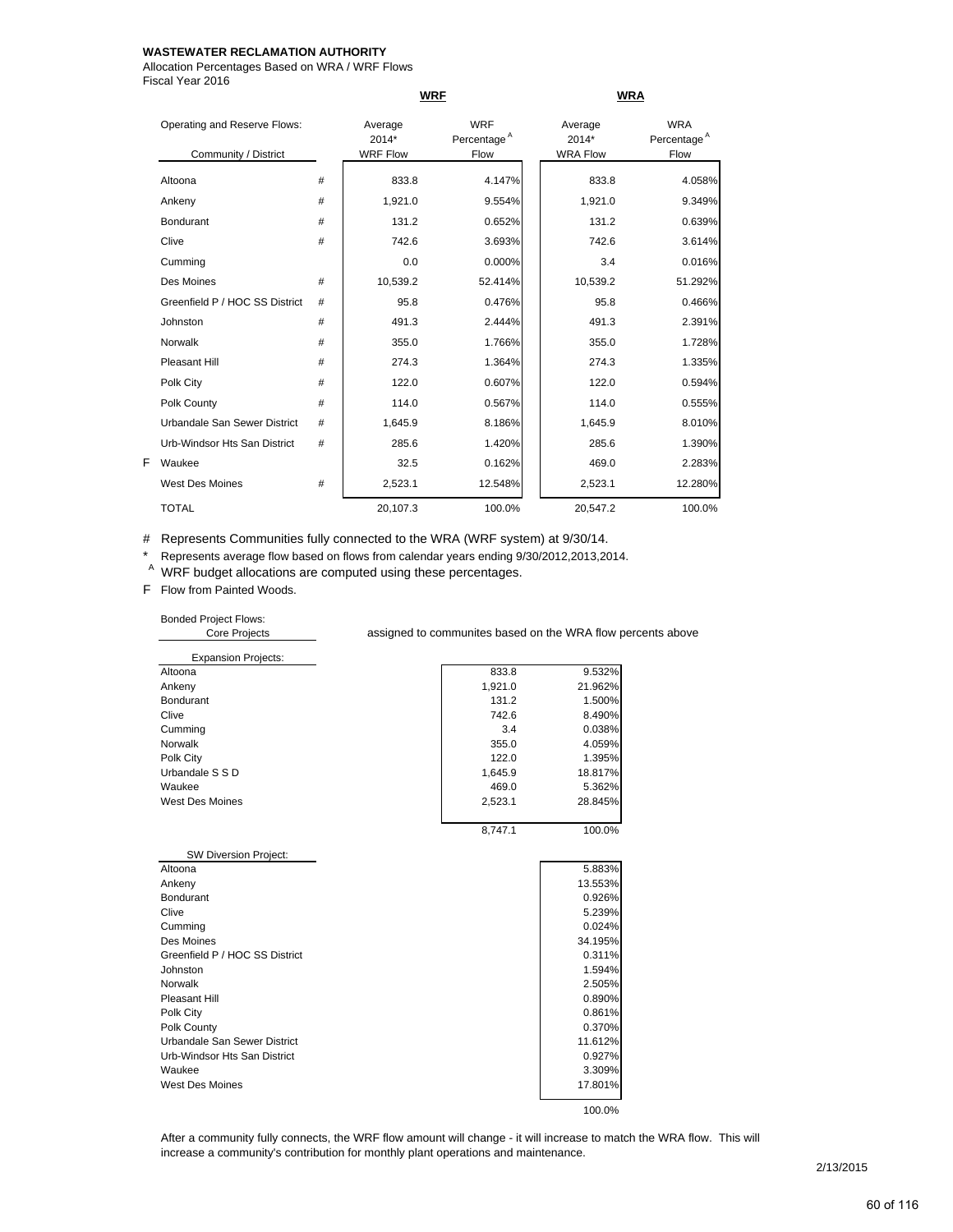#### **Wastewater Reclamation Authority Budget Allocation Implementing the Two-Tier System**

**Fiscal Year 2016**

|                                                                                                    |                        |                       |                          |                      |                          |                         | Greenfield     |                   |                        |
|----------------------------------------------------------------------------------------------------|------------------------|-----------------------|--------------------------|----------------------|--------------------------|-------------------------|----------------|-------------------|------------------------|
|                                                                                                    | Altoona<br>(Expansion) | Ankeny<br>(Expansion) | Bondurant<br>(Expansion) | Clive<br>(Expansion) | Cumming<br>(Expansion)   | Des Moines              | Plaza          | Johnston          | Norwalk<br>(Expansion) |
| <b>Operations and Maintenance Budget</b>                                                           |                        |                       |                          |                      |                          |                         |                |                   |                        |
| <b>WRF Flows</b>                                                                                   |                        |                       |                          |                      |                          |                         |                |                   |                        |
| Flow Percentage:                                                                                   | 4.147%                 | 9.554%                | 0.652%                   | 3.693%               | 0.000%                   | 52.414%                 | 0.476%         | 2.444%            | 1.766%                 |
| Gross O&M Expenses                                                                                 | 894,979                | 2,061,882             | 140,710                  | 796,999              |                          | 11,311,649              | 102,727        | 527,448           | 381,127                |
| Less:<br><b>Revenue Offsets</b>                                                                    | (177, 492)             | (408, 911)            | (27,906)                 | (158,060)            |                          | (2, 243, 319)           | (20, 373)      | (104, 603)        | (75, 585)              |
|                                                                                                    |                        |                       |                          |                      |                          |                         |                |                   |                        |
| subtotal A<br><b>Net O&amp;M Allocation</b>                                                        | 717,487                | 1,652,971             | 112,805                  | 638,939              | $\blacksquare$           | 9,068,330               | 82,354         | 422,845           | 305,542                |
|                                                                                                    |                        |                       |                          |                      |                          |                         |                |                   |                        |
| <b>Surcharge Allocation</b>                                                                        |                        |                       |                          |                      |                          |                         |                |                   |                        |
| Reversionary Ownership % (from 28E @ 7/1/2004)                                                     |                        |                       |                          | 2.31%                |                          | 71.08%                  | 0.53%          | 0.79%             | 0.72%                  |
| Reversionary Ownership % (from update 7/1/2006)<br>Reversionary Ownership % (from update 7/1/2007) |                        | 0.50%                 |                          | 2.30%                |                          | 70.67%                  | 0.53%          | 0.79%             | 0.78%                  |
| Reversionary Ownership % (from update 7/1/2010)                                                    |                        | 0.76%<br>1.58%        | 0.05%                    | 2.30%<br>2.26%       | 0.01%                    | 70.48%<br>69.46%        | 0.53%<br>0.52% | 0.78%<br>0.77%    | 0.80%<br>0.89%         |
|                                                                                                    |                        |                       |                          |                      |                          |                         |                |                   |                        |
| Surcharge, per 28E scheduled                                                                       |                        |                       |                          |                      |                          |                         |                |                   |                        |
| Ankeny<br>Norwalk                                                                                  |                        | 1,227,384             |                          | (28, 353)            |                          | (872, 425)              | (6, 505)       | (9,696)           | (8, 837)               |
| Bondurant                                                                                          |                        | ٠                     | 91,551                   | (3,943)<br>(2, 115)  | ٠                        | (121, 316)<br>(65, 074) | (905)<br>(485) | (1, 348)<br>(723) | 169,446<br>(659)       |
| Cumming                                                                                            |                        | (26)                  | ÷.                       | (118)                | 5,134                    | (3,628)                 | (27)           | (41)              | (40)                   |
| Waukee                                                                                             |                        | (3, 213)              |                          | (9, 724)             |                          | (297, 991)              | (2, 241)       | (3,298)           | (3, 382)               |
| Polk City (remaining credit for Polk County)                                                       |                        |                       |                          |                      |                          |                         |                |                   |                        |
| Conveyance Surcharge Distribution, Waukee (Cumming paid in F15)                                    |                        |                       |                          | (219)                |                          | (6, 142)                | (175)          | (74)              | (297)                  |
| Conveyance Surcharge Distribution, Cumming (remaining credit for Polk County)                      |                        |                       |                          |                      |                          |                         |                |                   |                        |
| Conveyance Surcharge Distribution, Polk City stops in new 28e                                      |                        |                       |                          |                      |                          |                         |                |                   |                        |
| <b>Surcharge Allocation</b>                                                                        | $\blacksquare$         | 1,224,145             | 91,551                   | (44, 472)            | 5,134                    | (1, 366, 576)           | (10, 338)      | (15, 180)         | 156,230                |
|                                                                                                    |                        |                       |                          |                      |                          |                         |                |                   |                        |
| <b>CIP/ R&amp;R Reserve Contribution</b>                                                           |                        |                       |                          |                      |                          |                         |                |                   |                        |
| <b>WRA Flows</b>                                                                                   |                        |                       |                          |                      |                          |                         |                |                   |                        |
| Flow Percentage:                                                                                   | 4.058%                 | 9.349%                | 0.639%                   | 3.614%               | 0.016%                   | 51.292%                 | 0.466%         | 2.391%            | 1.728%                 |
| Capital Projects:<br>Collected for Plant Projects/non bonded improvements                          | 154,204                | 355,262               | 24,282                   | 137,332              | 608                      | 1,949,096               | 17,708         | 90,858            | 65,664                 |
| Facility Plan & Rehabititation, Power Generation                                                   |                        |                       |                          |                      | ٠                        |                         |                |                   |                        |
| subtotal C                                                                                         |                        |                       |                          |                      |                          |                         |                |                   |                        |
| <b>R&amp;R Reserve/Annual Contribution</b>                                                         | 154,204                | 355,262               | 24,282                   | 137,332              | 608                      | 1,949,096               | 17,708         | 90,858            | 65,664                 |
|                                                                                                    |                        |                       |                          |                      |                          |                         |                |                   |                        |
| Adjustment from prior year                                                                         |                        |                       |                          |                      |                          |                         |                |                   |                        |
| Operations & Maintenance - FY2014                                                                  |                        |                       |                          |                      |                          |                         |                |                   |                        |
| Credits from Adjustment sheet - O&M                                                                | (89, 890)              | 51,287                | (2,955)                  | (82, 315)            | ٠                        | (1,431,366)             | (10, 645)      | (52, 152)         | (41, 874)              |
| Operations & Maintenance - current                                                                 |                        |                       |                          |                      |                          |                         |                |                   |                        |
| Collection for Increase to Working Capital Reserve                                                 | 1,623                  | 3,740                 | 256                      | 1,446                | 6                        | 20,517                  | 186            | 956               | 691                    |
| Debt Service Credits - FY2014                                                                      |                        |                       |                          |                      |                          |                         |                |                   |                        |
| Debt Service adjustment from 2013 Refunding                                                        | (25, 037)              | (56, 548)             | (4,737)                  | (20, 753)            | (74)                     | (120, 803)              | (892)          | (4, 408)          | (11,686)               |
| Debt S FY2014 SRF collected vs. actuals<br>subtotal D                                              | (40, 775)              | (92, 093)             | (7, 715)                 | (31, 624)            | (119)                    | (262, 335)              | (1, 937)       | (9, 572)          | (19,033)               |
| Credits from prior year(s)                                                                         | (154, 079)             | (93, 614)             | (15, 151)                | (133, 246)           | (187)                    | (1,793,987)             | (13, 287)      | (65, 176)         | (71, 901)              |
|                                                                                                    |                        |                       |                          |                      |                          |                         |                |                   |                        |
|                                                                                                    |                        |                       |                          |                      |                          |                         |                |                   |                        |
| Insurance Reserve & Suppl Resv Balance (reallocated) + new layer                                   |                        |                       |                          |                      |                          |                         |                |                   |                        |
| <b>WRF Flows</b><br>Flow Percentage:                                                               | 4.147%                 | 9.554%                | 0.652%                   | 3.693%               | 0.000%                   | 52.414%                 | 0.476%         | 2.444%            | 1.766%                 |
| Insurance Funds:                                                                                   |                        |                       |                          |                      |                          |                         |                |                   |                        |
| Property Claim Reserve                                                                             | 20,735                 | 47,770                | 3,260                    | 18,465               |                          | 262,070                 | 2,380          | 12,220            | 8,830                  |
| Catastrophic Work Comp Reserve<br>Catastrophic Gen/Auto Liability Reserve                          | 45,617<br>6,221        | 105,094<br>14,331     | 7,172<br>978             | 40,623<br>5,540      |                          | 576,554<br>78,621       | 5,236<br>714   | 26,884<br>3,666   | 19,426<br>2,649        |
| Public Officials Liability Claim Reserve                                                           | 1,037                  | 2,389                 | 163                      | 923                  |                          | 13,104                  | 119            | 611               | 442                    |
| Reserve Total                                                                                      | 73,609                 | 169,584               | 11,573                   | 65,551               | $\overline{\phantom{a}}$ | 930,349                 | 8,449          | 43,381            | 31,347                 |
| Work Comp Additional Collection for Suppl Reserve<br>Additional layer work comp reserve 2014       | 5,728<br>1,419         | 13,197<br>3,269       | 901<br>223               | 5,101<br>1,264       |                          | 72,399<br>17,935        | 657<br>163     | 3,376<br>836      | 2,439<br>604           |
| Additional layer work comp reserve 2015                                                            | 5,004                  | 11,527                | 787                      | 4,456                |                          | 63,241                  | 574            | 2,949             | 2,131                  |
| Additional layer work comp reserve 2016                                                            | (6, 148)               | (14, 163)             | (967)                    | (5, 475)             |                          | (77, 699)               | (706)          | (3,623)           | (2,618)                |
| <b>Insurance Resv Allocation</b>                                                                   | 79,613                 | 183,414               | 12,517                   | 70,897               | $\overline{\phantom{a}}$ | 1,006,225               | 9,138          | 46,919            | 33,903                 |
|                                                                                                    |                        |                       |                          |                      |                          |                         |                |                   |                        |
|                                                                                                    |                        |                       |                          |                      |                          |                         |                |                   |                        |
| <b>Equipment Reserve Balance (reallocated)</b><br><b>WRA Flows:</b>                                |                        |                       |                          |                      |                          |                         |                |                   |                        |
| Flow Percentage:                                                                                   | 4.058%                 | 9.349%                | 0.639%                   | 3.614%               | 0.016%                   | 51.292%                 | 0.466%         | 2.391%            | 1.728%                 |
| <b>Equipment Funds:</b>                                                                            |                        |                       |                          |                      |                          |                         |                |                   |                        |
| Rolling Stock Replacement Reserve                                                                  | 40,580                 | 93,490                | 6,390                    | 36,140               | 160                      | 512,920                 | 4,660          | 23,910            | 17,280                 |

**Equipment Resv Allocation 40,580 93,490 6,390 36,140 160 512,920 4,660 23,910 17,280**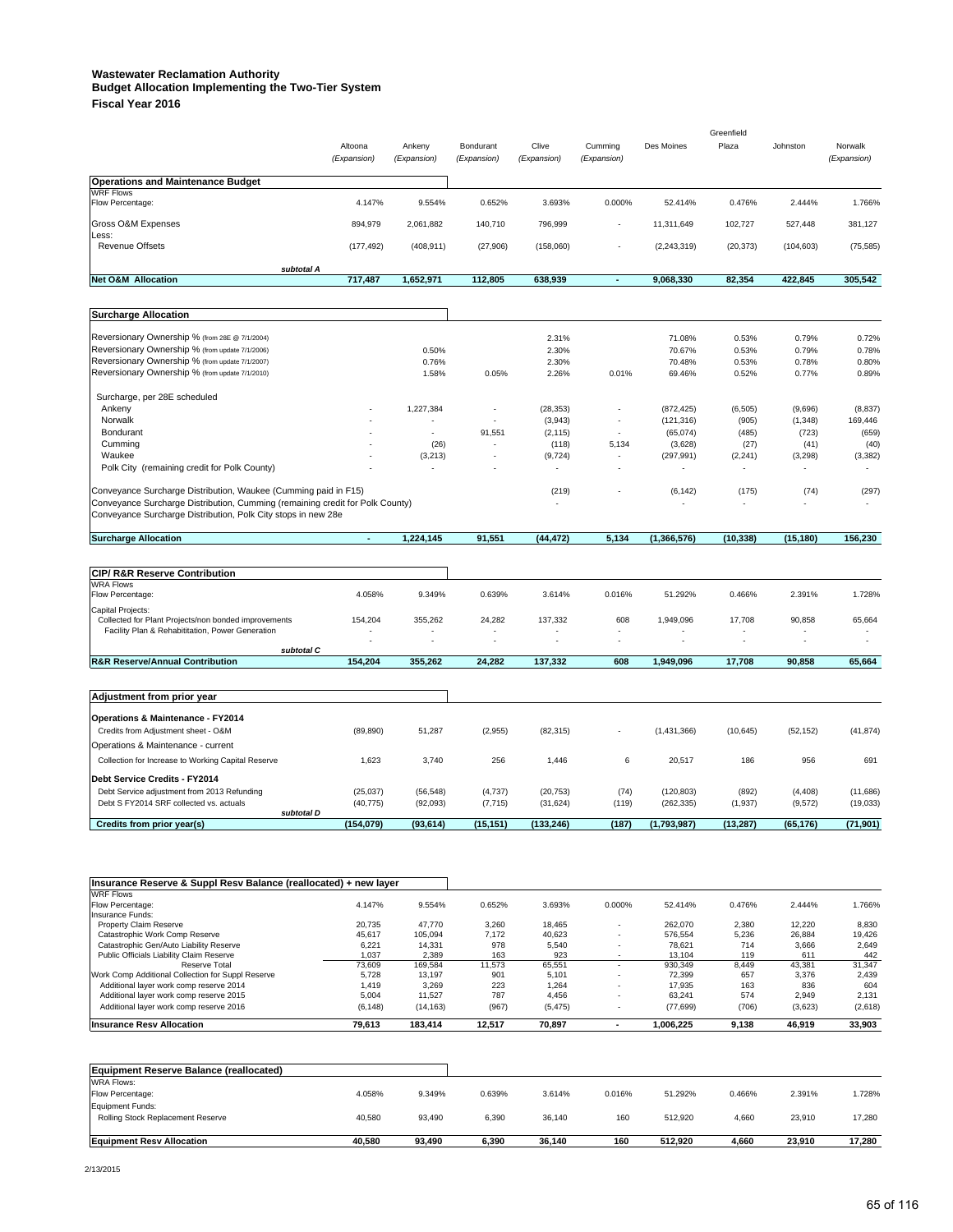| Hill<br><b>USSD</b><br><b>UWHSD</b><br>City<br>Des Moines<br>County<br>Waukee<br><b>Budget</b><br>(Expansion)<br><b>Totals</b><br>(Expansion)<br>(Expansion)<br>(Expansion)<br><b>WRF Flows</b><br>1.364%<br>0.607%<br>0.567%<br>8.186%<br>1.420%<br>0.162%<br>12.548%<br>100.0%<br>Flow Percentage<br>294,370<br>130,999<br>122,366<br>1,766,649<br>306,455<br>34,962<br>2,708,028<br>21,581,350<br>Gross O&M Expenses<br>(58, 379)<br>(537, 054)<br><b>Revenue Offsets</b><br>(25,980)<br>(24, 268)<br>(350, 361)<br>(60, 776)<br>(6,934)<br>(4,280,000)<br>235,990<br>105,019<br>98,099<br>1,416,289<br>245,679<br>28,028<br>2,170,973<br>17,301,350<br><b>O&amp;M Exp Alloc</b><br>2.15%<br>5.44%<br>6.25%<br>2.63%<br>8.10%<br>100.00%<br>Reversionary Ownership % for Ank/Nor/Bond<br>2.14%<br>5.41%<br>6.22%<br>2.61%<br>8.05%<br>100.00%<br>Reversionary Ownership % for Cumming<br>Reversionary Ownership % for Waukee<br>2.13%<br>5.39%<br>6.20%<br>2.60%<br>8.03%<br>100.00%<br>Reversionary Ownership % for Polk City<br>2.10%<br>5.32%<br>6.11%<br>2.56%<br>0.46%<br>7.91%<br>100.00%<br>Scheduled surcharge from 28E in 2014<br>(26, 389)<br>(66, 770)<br>(76, 712)<br>(32, 280)<br>(99, 418)<br>(0)<br>(1, 227, 384)<br>Ankeny<br>(3,670)<br>(9, 285)<br>(10, 667)<br>(4, 489)<br>(13, 825)<br>0<br>(170, 675)<br>Norwalk<br>Bondurant<br>(1,968)<br>(4,980)<br>(2, 408)<br>(91, 551)<br>(5, 722)<br>(7, 416)<br>(278)<br>(134)<br>(0)<br>Cumming, WRF<br>(partial paid F15)<br>(110)<br>(319)<br>(413)<br>(5, 134)<br>(9,006)<br>(10, 993)<br>422,802<br>(422, 802)<br>Waukee, WRF<br>(22, 789)<br>(26, 214)<br>(33, 951)<br>Polk City paid F15<br>(14, 859)<br>(14, 859.3)<br>( ends F16)<br>conveyance from Waukee (Cumming pd F15)<br>(372)<br>(591)<br>(249)<br>8,885<br>(766)<br>(8,885)<br>conveyance from Cumming (ends F16)<br>(3, 722)<br>(3,722.4)<br>conveyance from Polk City (ended F14)<br>(123, 055)<br>(120, 225)<br>431,687<br>(155, 789)<br>(18, 582)<br>0 Surcharge Allocation<br>(41, 142)<br>$\blacksquare$<br>(50, 553)<br><b>WRA Flows percents</b><br>8.010%<br>1.335%<br>0.594%<br>0.555%<br>1.390%<br>2.283%<br>12.280%<br>100.0%<br>for Capital project allocation<br>22,572<br>21,090<br>466,640<br>3,800,000<br>Plant Projects, Sm CIP & Proc. Eq. Repl. WRA098<br>50,730<br>304,380<br>52,820<br>86,754<br>WRA069, WRA077, WRA078 included w/above<br>WRA079, WRA106 small CIP, WR104 basin<br>50,730<br>22,572<br>21,090<br>304,380<br>52,820<br>86,754<br>466,640<br>3,800,000<br><b>R&amp;R Community Contribution Allocation</b><br>$\overline{a}$<br>WRF Flow based<br>(32, 587)<br>25,992<br>(10, 951)<br>(821)<br>(278, 087)<br>Credit for O&M Unspent Budget<br>(186, 961)<br>(36,095)<br>(2, 179, 419)<br>238<br>222<br>3,204<br>Collect for Increase Work Cap Reserve<br>534<br>556<br>913<br>4,912<br>40,000<br>(credit) from refunding of 2004B bonds in 2013<br>(2,746)<br>(3,896)<br>(929)<br>(52,059)<br>(5, 209)<br>(12,983)<br>(77, 474)<br>(400, 234)<br>(over) under funding of SRF debt service<br>(5,964)<br>(6, 346)<br>(2,017)<br>(84, 783)<br>(12, 315)<br>(21, 145)<br>(126, 176)<br>(723, 949)<br>(3, 263, 602)<br><b>Credit Carryovers &amp; Adjustments</b><br>15,988<br>(34, 036)<br>(40,763)<br>(13,675)<br>(320,599)<br>(53,063)<br>(476, 825)<br><b>WRF Flows</b><br>1.364%<br>0.607%<br>0.567%<br>8.186%<br>1.420%<br>0.162%<br>12.548%<br>100.0%<br>Flow Percentage<br>Insurance Funds:<br>2,835<br>810<br>6,820<br>3,035<br>40,930<br>7,100<br>62,740<br>500,000<br>Property Claim Reserve<br>15,004<br>6,677<br>6,237<br>90,046<br>15,620<br>1,782<br>138,028<br>1,100,000<br>Catastrophic Work Comp Reserve<br>2,046<br>911<br>851<br>12,279<br>2,130<br>243<br>18,822<br>150,000<br>Catastrophic Gen/Auto Liability Reserve<br>2,047<br>Public Officials Liability Claim Reserve<br>341<br>152<br>142<br>355<br>41<br>3,137<br>25,000<br>10,774<br>10,064<br>2,876<br>24,211<br>145,302<br>25,205<br>222,727<br>1,775,000<br>1,884<br>838<br>783<br>11,307<br>1,961<br>224<br>17,333<br>138.130<br>Work Comp Supplemental Reserve established 2013<br>4,294<br>Work Comp layer for 2014 budget (2012 Actuals)<br>467<br>208<br>194<br>2,801<br>486<br>55<br>34,218<br>Work Comp layer for 2015 budget (2013 Actuals)<br>732<br>684<br>9,877<br>1,713<br>195<br>15,140<br>120,656<br>1,646<br>(900)<br>Work Comp layer for 2016 budget (2014 Actuals)<br>(2,022)<br>(841)<br>(12, 135)<br>(2, 105)<br>(240)<br>(18,601)<br>(148, 240)<br>1,919,764<br>26,186<br>11,653<br>10,885<br>157,152<br>27,261<br>3,110<br>240,892<br><b>Insurance Reserve Allocation</b><br>2,068,004 prior year amt<br><b>WRA Flows</b><br>1.335%<br>0.594%<br>0.555%<br>8.010%<br>1.390%<br>2.283%<br>12.280%<br>100.00%<br>Flow Percentage<br>Equipment Funds:<br>13,350<br>5,940<br>5,550<br>80,100<br>13,900<br>22,830<br>122,800<br>1,000,000<br>Rolling Stock Replacement Reserve<br>13,350<br>5,940<br>5,550<br>80,100<br>13,900<br>22,830<br>122,800<br>1,000,000<br><b>Equipment Reserve Allocation</b> | Pleasant | Polk | Polk |  | West |  |  |
|------------------------------------------------------------------------------------------------------------------------------------------------------------------------------------------------------------------------------------------------------------------------------------------------------------------------------------------------------------------------------------------------------------------------------------------------------------------------------------------------------------------------------------------------------------------------------------------------------------------------------------------------------------------------------------------------------------------------------------------------------------------------------------------------------------------------------------------------------------------------------------------------------------------------------------------------------------------------------------------------------------------------------------------------------------------------------------------------------------------------------------------------------------------------------------------------------------------------------------------------------------------------------------------------------------------------------------------------------------------------------------------------------------------------------------------------------------------------------------------------------------------------------------------------------------------------------------------------------------------------------------------------------------------------------------------------------------------------------------------------------------------------------------------------------------------------------------------------------------------------------------------------------------------------------------------------------------------------------------------------------------------------------------------------------------------------------------------------------------------------------------------------------------------------------------------------------------------------------------------------------------------------------------------------------------------------------------------------------------------------------------------------------------------------------------------------------------------------------------------------------------------------------------------------------------------------------------------------------------------------------------------------------------------------------------------------------------------------------------------------------------------------------------------------------------------------------------------------------------------------------------------------------------------------------------------------------------------------------------------------------------------------------------------------------------------------------------------------------------------------------------------------------------------------------------------------------------------------------------------------------------------------------------------------------------------------------------------------------------------------------------------------------------------------------------------------------------------------------------------------------------------------------------------------------------------------------------------------------------------------------------------------------------------------------------------------------------------------------------------------------------------------------------------------------------------------------------------------------------------------------------------------------------------------------------------------------------------------------------------------------------------------------------------------------------------------------------------------------------------------------------------------------------------------------------------------------------------------------------------------------------------------------------------------------------------------------------------------------------------------------------------------------------------------------------------------------------------------------------------------------------------------------------------------------------------------------------------------------------------------------------------------------------------------------------------------------------------------------------------------------------------------------------------------------------------------------------------------------------------------------------------------------------------------------------------------------------------------------------------------------------------------------------------------------------------------------|----------|------|------|--|------|--|--|
|                                                                                                                                                                                                                                                                                                                                                                                                                                                                                                                                                                                                                                                                                                                                                                                                                                                                                                                                                                                                                                                                                                                                                                                                                                                                                                                                                                                                                                                                                                                                                                                                                                                                                                                                                                                                                                                                                                                                                                                                                                                                                                                                                                                                                                                                                                                                                                                                                                                                                                                                                                                                                                                                                                                                                                                                                                                                                                                                                                                                                                                                                                                                                                                                                                                                                                                                                                                                                                                                                                                                                                                                                                                                                                                                                                                                                                                                                                                                                                                                                                                                                                                                                                                                                                                                                                                                                                                                                                                                                                                                                                                                                                                                                                                                                                                                                                                                                                                                                                                                                                                                              |          |      |      |  |      |  |  |
|                                                                                                                                                                                                                                                                                                                                                                                                                                                                                                                                                                                                                                                                                                                                                                                                                                                                                                                                                                                                                                                                                                                                                                                                                                                                                                                                                                                                                                                                                                                                                                                                                                                                                                                                                                                                                                                                                                                                                                                                                                                                                                                                                                                                                                                                                                                                                                                                                                                                                                                                                                                                                                                                                                                                                                                                                                                                                                                                                                                                                                                                                                                                                                                                                                                                                                                                                                                                                                                                                                                                                                                                                                                                                                                                                                                                                                                                                                                                                                                                                                                                                                                                                                                                                                                                                                                                                                                                                                                                                                                                                                                                                                                                                                                                                                                                                                                                                                                                                                                                                                                                              |          |      |      |  |      |  |  |
|                                                                                                                                                                                                                                                                                                                                                                                                                                                                                                                                                                                                                                                                                                                                                                                                                                                                                                                                                                                                                                                                                                                                                                                                                                                                                                                                                                                                                                                                                                                                                                                                                                                                                                                                                                                                                                                                                                                                                                                                                                                                                                                                                                                                                                                                                                                                                                                                                                                                                                                                                                                                                                                                                                                                                                                                                                                                                                                                                                                                                                                                                                                                                                                                                                                                                                                                                                                                                                                                                                                                                                                                                                                                                                                                                                                                                                                                                                                                                                                                                                                                                                                                                                                                                                                                                                                                                                                                                                                                                                                                                                                                                                                                                                                                                                                                                                                                                                                                                                                                                                                                              |          |      |      |  |      |  |  |
|                                                                                                                                                                                                                                                                                                                                                                                                                                                                                                                                                                                                                                                                                                                                                                                                                                                                                                                                                                                                                                                                                                                                                                                                                                                                                                                                                                                                                                                                                                                                                                                                                                                                                                                                                                                                                                                                                                                                                                                                                                                                                                                                                                                                                                                                                                                                                                                                                                                                                                                                                                                                                                                                                                                                                                                                                                                                                                                                                                                                                                                                                                                                                                                                                                                                                                                                                                                                                                                                                                                                                                                                                                                                                                                                                                                                                                                                                                                                                                                                                                                                                                                                                                                                                                                                                                                                                                                                                                                                                                                                                                                                                                                                                                                                                                                                                                                                                                                                                                                                                                                                              |          |      |      |  |      |  |  |
|                                                                                                                                                                                                                                                                                                                                                                                                                                                                                                                                                                                                                                                                                                                                                                                                                                                                                                                                                                                                                                                                                                                                                                                                                                                                                                                                                                                                                                                                                                                                                                                                                                                                                                                                                                                                                                                                                                                                                                                                                                                                                                                                                                                                                                                                                                                                                                                                                                                                                                                                                                                                                                                                                                                                                                                                                                                                                                                                                                                                                                                                                                                                                                                                                                                                                                                                                                                                                                                                                                                                                                                                                                                                                                                                                                                                                                                                                                                                                                                                                                                                                                                                                                                                                                                                                                                                                                                                                                                                                                                                                                                                                                                                                                                                                                                                                                                                                                                                                                                                                                                                              |          |      |      |  |      |  |  |
|                                                                                                                                                                                                                                                                                                                                                                                                                                                                                                                                                                                                                                                                                                                                                                                                                                                                                                                                                                                                                                                                                                                                                                                                                                                                                                                                                                                                                                                                                                                                                                                                                                                                                                                                                                                                                                                                                                                                                                                                                                                                                                                                                                                                                                                                                                                                                                                                                                                                                                                                                                                                                                                                                                                                                                                                                                                                                                                                                                                                                                                                                                                                                                                                                                                                                                                                                                                                                                                                                                                                                                                                                                                                                                                                                                                                                                                                                                                                                                                                                                                                                                                                                                                                                                                                                                                                                                                                                                                                                                                                                                                                                                                                                                                                                                                                                                                                                                                                                                                                                                                                              |          |      |      |  |      |  |  |
|                                                                                                                                                                                                                                                                                                                                                                                                                                                                                                                                                                                                                                                                                                                                                                                                                                                                                                                                                                                                                                                                                                                                                                                                                                                                                                                                                                                                                                                                                                                                                                                                                                                                                                                                                                                                                                                                                                                                                                                                                                                                                                                                                                                                                                                                                                                                                                                                                                                                                                                                                                                                                                                                                                                                                                                                                                                                                                                                                                                                                                                                                                                                                                                                                                                                                                                                                                                                                                                                                                                                                                                                                                                                                                                                                                                                                                                                                                                                                                                                                                                                                                                                                                                                                                                                                                                                                                                                                                                                                                                                                                                                                                                                                                                                                                                                                                                                                                                                                                                                                                                                              |          |      |      |  |      |  |  |
|                                                                                                                                                                                                                                                                                                                                                                                                                                                                                                                                                                                                                                                                                                                                                                                                                                                                                                                                                                                                                                                                                                                                                                                                                                                                                                                                                                                                                                                                                                                                                                                                                                                                                                                                                                                                                                                                                                                                                                                                                                                                                                                                                                                                                                                                                                                                                                                                                                                                                                                                                                                                                                                                                                                                                                                                                                                                                                                                                                                                                                                                                                                                                                                                                                                                                                                                                                                                                                                                                                                                                                                                                                                                                                                                                                                                                                                                                                                                                                                                                                                                                                                                                                                                                                                                                                                                                                                                                                                                                                                                                                                                                                                                                                                                                                                                                                                                                                                                                                                                                                                                              |          |      |      |  |      |  |  |
|                                                                                                                                                                                                                                                                                                                                                                                                                                                                                                                                                                                                                                                                                                                                                                                                                                                                                                                                                                                                                                                                                                                                                                                                                                                                                                                                                                                                                                                                                                                                                                                                                                                                                                                                                                                                                                                                                                                                                                                                                                                                                                                                                                                                                                                                                                                                                                                                                                                                                                                                                                                                                                                                                                                                                                                                                                                                                                                                                                                                                                                                                                                                                                                                                                                                                                                                                                                                                                                                                                                                                                                                                                                                                                                                                                                                                                                                                                                                                                                                                                                                                                                                                                                                                                                                                                                                                                                                                                                                                                                                                                                                                                                                                                                                                                                                                                                                                                                                                                                                                                                                              |          |      |      |  |      |  |  |
|                                                                                                                                                                                                                                                                                                                                                                                                                                                                                                                                                                                                                                                                                                                                                                                                                                                                                                                                                                                                                                                                                                                                                                                                                                                                                                                                                                                                                                                                                                                                                                                                                                                                                                                                                                                                                                                                                                                                                                                                                                                                                                                                                                                                                                                                                                                                                                                                                                                                                                                                                                                                                                                                                                                                                                                                                                                                                                                                                                                                                                                                                                                                                                                                                                                                                                                                                                                                                                                                                                                                                                                                                                                                                                                                                                                                                                                                                                                                                                                                                                                                                                                                                                                                                                                                                                                                                                                                                                                                                                                                                                                                                                                                                                                                                                                                                                                                                                                                                                                                                                                                              |          |      |      |  |      |  |  |
|                                                                                                                                                                                                                                                                                                                                                                                                                                                                                                                                                                                                                                                                                                                                                                                                                                                                                                                                                                                                                                                                                                                                                                                                                                                                                                                                                                                                                                                                                                                                                                                                                                                                                                                                                                                                                                                                                                                                                                                                                                                                                                                                                                                                                                                                                                                                                                                                                                                                                                                                                                                                                                                                                                                                                                                                                                                                                                                                                                                                                                                                                                                                                                                                                                                                                                                                                                                                                                                                                                                                                                                                                                                                                                                                                                                                                                                                                                                                                                                                                                                                                                                                                                                                                                                                                                                                                                                                                                                                                                                                                                                                                                                                                                                                                                                                                                                                                                                                                                                                                                                                              |          |      |      |  |      |  |  |
|                                                                                                                                                                                                                                                                                                                                                                                                                                                                                                                                                                                                                                                                                                                                                                                                                                                                                                                                                                                                                                                                                                                                                                                                                                                                                                                                                                                                                                                                                                                                                                                                                                                                                                                                                                                                                                                                                                                                                                                                                                                                                                                                                                                                                                                                                                                                                                                                                                                                                                                                                                                                                                                                                                                                                                                                                                                                                                                                                                                                                                                                                                                                                                                                                                                                                                                                                                                                                                                                                                                                                                                                                                                                                                                                                                                                                                                                                                                                                                                                                                                                                                                                                                                                                                                                                                                                                                                                                                                                                                                                                                                                                                                                                                                                                                                                                                                                                                                                                                                                                                                                              |          |      |      |  |      |  |  |
|                                                                                                                                                                                                                                                                                                                                                                                                                                                                                                                                                                                                                                                                                                                                                                                                                                                                                                                                                                                                                                                                                                                                                                                                                                                                                                                                                                                                                                                                                                                                                                                                                                                                                                                                                                                                                                                                                                                                                                                                                                                                                                                                                                                                                                                                                                                                                                                                                                                                                                                                                                                                                                                                                                                                                                                                                                                                                                                                                                                                                                                                                                                                                                                                                                                                                                                                                                                                                                                                                                                                                                                                                                                                                                                                                                                                                                                                                                                                                                                                                                                                                                                                                                                                                                                                                                                                                                                                                                                                                                                                                                                                                                                                                                                                                                                                                                                                                                                                                                                                                                                                              |          |      |      |  |      |  |  |
|                                                                                                                                                                                                                                                                                                                                                                                                                                                                                                                                                                                                                                                                                                                                                                                                                                                                                                                                                                                                                                                                                                                                                                                                                                                                                                                                                                                                                                                                                                                                                                                                                                                                                                                                                                                                                                                                                                                                                                                                                                                                                                                                                                                                                                                                                                                                                                                                                                                                                                                                                                                                                                                                                                                                                                                                                                                                                                                                                                                                                                                                                                                                                                                                                                                                                                                                                                                                                                                                                                                                                                                                                                                                                                                                                                                                                                                                                                                                                                                                                                                                                                                                                                                                                                                                                                                                                                                                                                                                                                                                                                                                                                                                                                                                                                                                                                                                                                                                                                                                                                                                              |          |      |      |  |      |  |  |
|                                                                                                                                                                                                                                                                                                                                                                                                                                                                                                                                                                                                                                                                                                                                                                                                                                                                                                                                                                                                                                                                                                                                                                                                                                                                                                                                                                                                                                                                                                                                                                                                                                                                                                                                                                                                                                                                                                                                                                                                                                                                                                                                                                                                                                                                                                                                                                                                                                                                                                                                                                                                                                                                                                                                                                                                                                                                                                                                                                                                                                                                                                                                                                                                                                                                                                                                                                                                                                                                                                                                                                                                                                                                                                                                                                                                                                                                                                                                                                                                                                                                                                                                                                                                                                                                                                                                                                                                                                                                                                                                                                                                                                                                                                                                                                                                                                                                                                                                                                                                                                                                              |          |      |      |  |      |  |  |
|                                                                                                                                                                                                                                                                                                                                                                                                                                                                                                                                                                                                                                                                                                                                                                                                                                                                                                                                                                                                                                                                                                                                                                                                                                                                                                                                                                                                                                                                                                                                                                                                                                                                                                                                                                                                                                                                                                                                                                                                                                                                                                                                                                                                                                                                                                                                                                                                                                                                                                                                                                                                                                                                                                                                                                                                                                                                                                                                                                                                                                                                                                                                                                                                                                                                                                                                                                                                                                                                                                                                                                                                                                                                                                                                                                                                                                                                                                                                                                                                                                                                                                                                                                                                                                                                                                                                                                                                                                                                                                                                                                                                                                                                                                                                                                                                                                                                                                                                                                                                                                                                              |          |      |      |  |      |  |  |
|                                                                                                                                                                                                                                                                                                                                                                                                                                                                                                                                                                                                                                                                                                                                                                                                                                                                                                                                                                                                                                                                                                                                                                                                                                                                                                                                                                                                                                                                                                                                                                                                                                                                                                                                                                                                                                                                                                                                                                                                                                                                                                                                                                                                                                                                                                                                                                                                                                                                                                                                                                                                                                                                                                                                                                                                                                                                                                                                                                                                                                                                                                                                                                                                                                                                                                                                                                                                                                                                                                                                                                                                                                                                                                                                                                                                                                                                                                                                                                                                                                                                                                                                                                                                                                                                                                                                                                                                                                                                                                                                                                                                                                                                                                                                                                                                                                                                                                                                                                                                                                                                              |          |      |      |  |      |  |  |
|                                                                                                                                                                                                                                                                                                                                                                                                                                                                                                                                                                                                                                                                                                                                                                                                                                                                                                                                                                                                                                                                                                                                                                                                                                                                                                                                                                                                                                                                                                                                                                                                                                                                                                                                                                                                                                                                                                                                                                                                                                                                                                                                                                                                                                                                                                                                                                                                                                                                                                                                                                                                                                                                                                                                                                                                                                                                                                                                                                                                                                                                                                                                                                                                                                                                                                                                                                                                                                                                                                                                                                                                                                                                                                                                                                                                                                                                                                                                                                                                                                                                                                                                                                                                                                                                                                                                                                                                                                                                                                                                                                                                                                                                                                                                                                                                                                                                                                                                                                                                                                                                              |          |      |      |  |      |  |  |
|                                                                                                                                                                                                                                                                                                                                                                                                                                                                                                                                                                                                                                                                                                                                                                                                                                                                                                                                                                                                                                                                                                                                                                                                                                                                                                                                                                                                                                                                                                                                                                                                                                                                                                                                                                                                                                                                                                                                                                                                                                                                                                                                                                                                                                                                                                                                                                                                                                                                                                                                                                                                                                                                                                                                                                                                                                                                                                                                                                                                                                                                                                                                                                                                                                                                                                                                                                                                                                                                                                                                                                                                                                                                                                                                                                                                                                                                                                                                                                                                                                                                                                                                                                                                                                                                                                                                                                                                                                                                                                                                                                                                                                                                                                                                                                                                                                                                                                                                                                                                                                                                              |          |      |      |  |      |  |  |
|                                                                                                                                                                                                                                                                                                                                                                                                                                                                                                                                                                                                                                                                                                                                                                                                                                                                                                                                                                                                                                                                                                                                                                                                                                                                                                                                                                                                                                                                                                                                                                                                                                                                                                                                                                                                                                                                                                                                                                                                                                                                                                                                                                                                                                                                                                                                                                                                                                                                                                                                                                                                                                                                                                                                                                                                                                                                                                                                                                                                                                                                                                                                                                                                                                                                                                                                                                                                                                                                                                                                                                                                                                                                                                                                                                                                                                                                                                                                                                                                                                                                                                                                                                                                                                                                                                                                                                                                                                                                                                                                                                                                                                                                                                                                                                                                                                                                                                                                                                                                                                                                              |          |      |      |  |      |  |  |
|                                                                                                                                                                                                                                                                                                                                                                                                                                                                                                                                                                                                                                                                                                                                                                                                                                                                                                                                                                                                                                                                                                                                                                                                                                                                                                                                                                                                                                                                                                                                                                                                                                                                                                                                                                                                                                                                                                                                                                                                                                                                                                                                                                                                                                                                                                                                                                                                                                                                                                                                                                                                                                                                                                                                                                                                                                                                                                                                                                                                                                                                                                                                                                                                                                                                                                                                                                                                                                                                                                                                                                                                                                                                                                                                                                                                                                                                                                                                                                                                                                                                                                                                                                                                                                                                                                                                                                                                                                                                                                                                                                                                                                                                                                                                                                                                                                                                                                                                                                                                                                                                              |          |      |      |  |      |  |  |
|                                                                                                                                                                                                                                                                                                                                                                                                                                                                                                                                                                                                                                                                                                                                                                                                                                                                                                                                                                                                                                                                                                                                                                                                                                                                                                                                                                                                                                                                                                                                                                                                                                                                                                                                                                                                                                                                                                                                                                                                                                                                                                                                                                                                                                                                                                                                                                                                                                                                                                                                                                                                                                                                                                                                                                                                                                                                                                                                                                                                                                                                                                                                                                                                                                                                                                                                                                                                                                                                                                                                                                                                                                                                                                                                                                                                                                                                                                                                                                                                                                                                                                                                                                                                                                                                                                                                                                                                                                                                                                                                                                                                                                                                                                                                                                                                                                                                                                                                                                                                                                                                              |          |      |      |  |      |  |  |
|                                                                                                                                                                                                                                                                                                                                                                                                                                                                                                                                                                                                                                                                                                                                                                                                                                                                                                                                                                                                                                                                                                                                                                                                                                                                                                                                                                                                                                                                                                                                                                                                                                                                                                                                                                                                                                                                                                                                                                                                                                                                                                                                                                                                                                                                                                                                                                                                                                                                                                                                                                                                                                                                                                                                                                                                                                                                                                                                                                                                                                                                                                                                                                                                                                                                                                                                                                                                                                                                                                                                                                                                                                                                                                                                                                                                                                                                                                                                                                                                                                                                                                                                                                                                                                                                                                                                                                                                                                                                                                                                                                                                                                                                                                                                                                                                                                                                                                                                                                                                                                                                              |          |      |      |  |      |  |  |
|                                                                                                                                                                                                                                                                                                                                                                                                                                                                                                                                                                                                                                                                                                                                                                                                                                                                                                                                                                                                                                                                                                                                                                                                                                                                                                                                                                                                                                                                                                                                                                                                                                                                                                                                                                                                                                                                                                                                                                                                                                                                                                                                                                                                                                                                                                                                                                                                                                                                                                                                                                                                                                                                                                                                                                                                                                                                                                                                                                                                                                                                                                                                                                                                                                                                                                                                                                                                                                                                                                                                                                                                                                                                                                                                                                                                                                                                                                                                                                                                                                                                                                                                                                                                                                                                                                                                                                                                                                                                                                                                                                                                                                                                                                                                                                                                                                                                                                                                                                                                                                                                              |          |      |      |  |      |  |  |
|                                                                                                                                                                                                                                                                                                                                                                                                                                                                                                                                                                                                                                                                                                                                                                                                                                                                                                                                                                                                                                                                                                                                                                                                                                                                                                                                                                                                                                                                                                                                                                                                                                                                                                                                                                                                                                                                                                                                                                                                                                                                                                                                                                                                                                                                                                                                                                                                                                                                                                                                                                                                                                                                                                                                                                                                                                                                                                                                                                                                                                                                                                                                                                                                                                                                                                                                                                                                                                                                                                                                                                                                                                                                                                                                                                                                                                                                                                                                                                                                                                                                                                                                                                                                                                                                                                                                                                                                                                                                                                                                                                                                                                                                                                                                                                                                                                                                                                                                                                                                                                                                              |          |      |      |  |      |  |  |
|                                                                                                                                                                                                                                                                                                                                                                                                                                                                                                                                                                                                                                                                                                                                                                                                                                                                                                                                                                                                                                                                                                                                                                                                                                                                                                                                                                                                                                                                                                                                                                                                                                                                                                                                                                                                                                                                                                                                                                                                                                                                                                                                                                                                                                                                                                                                                                                                                                                                                                                                                                                                                                                                                                                                                                                                                                                                                                                                                                                                                                                                                                                                                                                                                                                                                                                                                                                                                                                                                                                                                                                                                                                                                                                                                                                                                                                                                                                                                                                                                                                                                                                                                                                                                                                                                                                                                                                                                                                                                                                                                                                                                                                                                                                                                                                                                                                                                                                                                                                                                                                                              |          |      |      |  |      |  |  |
|                                                                                                                                                                                                                                                                                                                                                                                                                                                                                                                                                                                                                                                                                                                                                                                                                                                                                                                                                                                                                                                                                                                                                                                                                                                                                                                                                                                                                                                                                                                                                                                                                                                                                                                                                                                                                                                                                                                                                                                                                                                                                                                                                                                                                                                                                                                                                                                                                                                                                                                                                                                                                                                                                                                                                                                                                                                                                                                                                                                                                                                                                                                                                                                                                                                                                                                                                                                                                                                                                                                                                                                                                                                                                                                                                                                                                                                                                                                                                                                                                                                                                                                                                                                                                                                                                                                                                                                                                                                                                                                                                                                                                                                                                                                                                                                                                                                                                                                                                                                                                                                                              |          |      |      |  |      |  |  |
|                                                                                                                                                                                                                                                                                                                                                                                                                                                                                                                                                                                                                                                                                                                                                                                                                                                                                                                                                                                                                                                                                                                                                                                                                                                                                                                                                                                                                                                                                                                                                                                                                                                                                                                                                                                                                                                                                                                                                                                                                                                                                                                                                                                                                                                                                                                                                                                                                                                                                                                                                                                                                                                                                                                                                                                                                                                                                                                                                                                                                                                                                                                                                                                                                                                                                                                                                                                                                                                                                                                                                                                                                                                                                                                                                                                                                                                                                                                                                                                                                                                                                                                                                                                                                                                                                                                                                                                                                                                                                                                                                                                                                                                                                                                                                                                                                                                                                                                                                                                                                                                                              |          |      |      |  |      |  |  |
|                                                                                                                                                                                                                                                                                                                                                                                                                                                                                                                                                                                                                                                                                                                                                                                                                                                                                                                                                                                                                                                                                                                                                                                                                                                                                                                                                                                                                                                                                                                                                                                                                                                                                                                                                                                                                                                                                                                                                                                                                                                                                                                                                                                                                                                                                                                                                                                                                                                                                                                                                                                                                                                                                                                                                                                                                                                                                                                                                                                                                                                                                                                                                                                                                                                                                                                                                                                                                                                                                                                                                                                                                                                                                                                                                                                                                                                                                                                                                                                                                                                                                                                                                                                                                                                                                                                                                                                                                                                                                                                                                                                                                                                                                                                                                                                                                                                                                                                                                                                                                                                                              |          |      |      |  |      |  |  |
|                                                                                                                                                                                                                                                                                                                                                                                                                                                                                                                                                                                                                                                                                                                                                                                                                                                                                                                                                                                                                                                                                                                                                                                                                                                                                                                                                                                                                                                                                                                                                                                                                                                                                                                                                                                                                                                                                                                                                                                                                                                                                                                                                                                                                                                                                                                                                                                                                                                                                                                                                                                                                                                                                                                                                                                                                                                                                                                                                                                                                                                                                                                                                                                                                                                                                                                                                                                                                                                                                                                                                                                                                                                                                                                                                                                                                                                                                                                                                                                                                                                                                                                                                                                                                                                                                                                                                                                                                                                                                                                                                                                                                                                                                                                                                                                                                                                                                                                                                                                                                                                                              |          |      |      |  |      |  |  |
|                                                                                                                                                                                                                                                                                                                                                                                                                                                                                                                                                                                                                                                                                                                                                                                                                                                                                                                                                                                                                                                                                                                                                                                                                                                                                                                                                                                                                                                                                                                                                                                                                                                                                                                                                                                                                                                                                                                                                                                                                                                                                                                                                                                                                                                                                                                                                                                                                                                                                                                                                                                                                                                                                                                                                                                                                                                                                                                                                                                                                                                                                                                                                                                                                                                                                                                                                                                                                                                                                                                                                                                                                                                                                                                                                                                                                                                                                                                                                                                                                                                                                                                                                                                                                                                                                                                                                                                                                                                                                                                                                                                                                                                                                                                                                                                                                                                                                                                                                                                                                                                                              |          |      |      |  |      |  |  |
|                                                                                                                                                                                                                                                                                                                                                                                                                                                                                                                                                                                                                                                                                                                                                                                                                                                                                                                                                                                                                                                                                                                                                                                                                                                                                                                                                                                                                                                                                                                                                                                                                                                                                                                                                                                                                                                                                                                                                                                                                                                                                                                                                                                                                                                                                                                                                                                                                                                                                                                                                                                                                                                                                                                                                                                                                                                                                                                                                                                                                                                                                                                                                                                                                                                                                                                                                                                                                                                                                                                                                                                                                                                                                                                                                                                                                                                                                                                                                                                                                                                                                                                                                                                                                                                                                                                                                                                                                                                                                                                                                                                                                                                                                                                                                                                                                                                                                                                                                                                                                                                                              |          |      |      |  |      |  |  |
|                                                                                                                                                                                                                                                                                                                                                                                                                                                                                                                                                                                                                                                                                                                                                                                                                                                                                                                                                                                                                                                                                                                                                                                                                                                                                                                                                                                                                                                                                                                                                                                                                                                                                                                                                                                                                                                                                                                                                                                                                                                                                                                                                                                                                                                                                                                                                                                                                                                                                                                                                                                                                                                                                                                                                                                                                                                                                                                                                                                                                                                                                                                                                                                                                                                                                                                                                                                                                                                                                                                                                                                                                                                                                                                                                                                                                                                                                                                                                                                                                                                                                                                                                                                                                                                                                                                                                                                                                                                                                                                                                                                                                                                                                                                                                                                                                                                                                                                                                                                                                                                                              |          |      |      |  |      |  |  |
|                                                                                                                                                                                                                                                                                                                                                                                                                                                                                                                                                                                                                                                                                                                                                                                                                                                                                                                                                                                                                                                                                                                                                                                                                                                                                                                                                                                                                                                                                                                                                                                                                                                                                                                                                                                                                                                                                                                                                                                                                                                                                                                                                                                                                                                                                                                                                                                                                                                                                                                                                                                                                                                                                                                                                                                                                                                                                                                                                                                                                                                                                                                                                                                                                                                                                                                                                                                                                                                                                                                                                                                                                                                                                                                                                                                                                                                                                                                                                                                                                                                                                                                                                                                                                                                                                                                                                                                                                                                                                                                                                                                                                                                                                                                                                                                                                                                                                                                                                                                                                                                                              |          |      |      |  |      |  |  |
|                                                                                                                                                                                                                                                                                                                                                                                                                                                                                                                                                                                                                                                                                                                                                                                                                                                                                                                                                                                                                                                                                                                                                                                                                                                                                                                                                                                                                                                                                                                                                                                                                                                                                                                                                                                                                                                                                                                                                                                                                                                                                                                                                                                                                                                                                                                                                                                                                                                                                                                                                                                                                                                                                                                                                                                                                                                                                                                                                                                                                                                                                                                                                                                                                                                                                                                                                                                                                                                                                                                                                                                                                                                                                                                                                                                                                                                                                                                                                                                                                                                                                                                                                                                                                                                                                                                                                                                                                                                                                                                                                                                                                                                                                                                                                                                                                                                                                                                                                                                                                                                                              |          |      |      |  |      |  |  |
|                                                                                                                                                                                                                                                                                                                                                                                                                                                                                                                                                                                                                                                                                                                                                                                                                                                                                                                                                                                                                                                                                                                                                                                                                                                                                                                                                                                                                                                                                                                                                                                                                                                                                                                                                                                                                                                                                                                                                                                                                                                                                                                                                                                                                                                                                                                                                                                                                                                                                                                                                                                                                                                                                                                                                                                                                                                                                                                                                                                                                                                                                                                                                                                                                                                                                                                                                                                                                                                                                                                                                                                                                                                                                                                                                                                                                                                                                                                                                                                                                                                                                                                                                                                                                                                                                                                                                                                                                                                                                                                                                                                                                                                                                                                                                                                                                                                                                                                                                                                                                                                                              |          |      |      |  |      |  |  |
|                                                                                                                                                                                                                                                                                                                                                                                                                                                                                                                                                                                                                                                                                                                                                                                                                                                                                                                                                                                                                                                                                                                                                                                                                                                                                                                                                                                                                                                                                                                                                                                                                                                                                                                                                                                                                                                                                                                                                                                                                                                                                                                                                                                                                                                                                                                                                                                                                                                                                                                                                                                                                                                                                                                                                                                                                                                                                                                                                                                                                                                                                                                                                                                                                                                                                                                                                                                                                                                                                                                                                                                                                                                                                                                                                                                                                                                                                                                                                                                                                                                                                                                                                                                                                                                                                                                                                                                                                                                                                                                                                                                                                                                                                                                                                                                                                                                                                                                                                                                                                                                                              |          |      |      |  |      |  |  |
|                                                                                                                                                                                                                                                                                                                                                                                                                                                                                                                                                                                                                                                                                                                                                                                                                                                                                                                                                                                                                                                                                                                                                                                                                                                                                                                                                                                                                                                                                                                                                                                                                                                                                                                                                                                                                                                                                                                                                                                                                                                                                                                                                                                                                                                                                                                                                                                                                                                                                                                                                                                                                                                                                                                                                                                                                                                                                                                                                                                                                                                                                                                                                                                                                                                                                                                                                                                                                                                                                                                                                                                                                                                                                                                                                                                                                                                                                                                                                                                                                                                                                                                                                                                                                                                                                                                                                                                                                                                                                                                                                                                                                                                                                                                                                                                                                                                                                                                                                                                                                                                                              |          |      |      |  |      |  |  |
|                                                                                                                                                                                                                                                                                                                                                                                                                                                                                                                                                                                                                                                                                                                                                                                                                                                                                                                                                                                                                                                                                                                                                                                                                                                                                                                                                                                                                                                                                                                                                                                                                                                                                                                                                                                                                                                                                                                                                                                                                                                                                                                                                                                                                                                                                                                                                                                                                                                                                                                                                                                                                                                                                                                                                                                                                                                                                                                                                                                                                                                                                                                                                                                                                                                                                                                                                                                                                                                                                                                                                                                                                                                                                                                                                                                                                                                                                                                                                                                                                                                                                                                                                                                                                                                                                                                                                                                                                                                                                                                                                                                                                                                                                                                                                                                                                                                                                                                                                                                                                                                                              |          |      |      |  |      |  |  |
|                                                                                                                                                                                                                                                                                                                                                                                                                                                                                                                                                                                                                                                                                                                                                                                                                                                                                                                                                                                                                                                                                                                                                                                                                                                                                                                                                                                                                                                                                                                                                                                                                                                                                                                                                                                                                                                                                                                                                                                                                                                                                                                                                                                                                                                                                                                                                                                                                                                                                                                                                                                                                                                                                                                                                                                                                                                                                                                                                                                                                                                                                                                                                                                                                                                                                                                                                                                                                                                                                                                                                                                                                                                                                                                                                                                                                                                                                                                                                                                                                                                                                                                                                                                                                                                                                                                                                                                                                                                                                                                                                                                                                                                                                                                                                                                                                                                                                                                                                                                                                                                                              |          |      |      |  |      |  |  |
|                                                                                                                                                                                                                                                                                                                                                                                                                                                                                                                                                                                                                                                                                                                                                                                                                                                                                                                                                                                                                                                                                                                                                                                                                                                                                                                                                                                                                                                                                                                                                                                                                                                                                                                                                                                                                                                                                                                                                                                                                                                                                                                                                                                                                                                                                                                                                                                                                                                                                                                                                                                                                                                                                                                                                                                                                                                                                                                                                                                                                                                                                                                                                                                                                                                                                                                                                                                                                                                                                                                                                                                                                                                                                                                                                                                                                                                                                                                                                                                                                                                                                                                                                                                                                                                                                                                                                                                                                                                                                                                                                                                                                                                                                                                                                                                                                                                                                                                                                                                                                                                                              |          |      |      |  |      |  |  |
|                                                                                                                                                                                                                                                                                                                                                                                                                                                                                                                                                                                                                                                                                                                                                                                                                                                                                                                                                                                                                                                                                                                                                                                                                                                                                                                                                                                                                                                                                                                                                                                                                                                                                                                                                                                                                                                                                                                                                                                                                                                                                                                                                                                                                                                                                                                                                                                                                                                                                                                                                                                                                                                                                                                                                                                                                                                                                                                                                                                                                                                                                                                                                                                                                                                                                                                                                                                                                                                                                                                                                                                                                                                                                                                                                                                                                                                                                                                                                                                                                                                                                                                                                                                                                                                                                                                                                                                                                                                                                                                                                                                                                                                                                                                                                                                                                                                                                                                                                                                                                                                                              |          |      |      |  |      |  |  |
|                                                                                                                                                                                                                                                                                                                                                                                                                                                                                                                                                                                                                                                                                                                                                                                                                                                                                                                                                                                                                                                                                                                                                                                                                                                                                                                                                                                                                                                                                                                                                                                                                                                                                                                                                                                                                                                                                                                                                                                                                                                                                                                                                                                                                                                                                                                                                                                                                                                                                                                                                                                                                                                                                                                                                                                                                                                                                                                                                                                                                                                                                                                                                                                                                                                                                                                                                                                                                                                                                                                                                                                                                                                                                                                                                                                                                                                                                                                                                                                                                                                                                                                                                                                                                                                                                                                                                                                                                                                                                                                                                                                                                                                                                                                                                                                                                                                                                                                                                                                                                                                                              |          |      |      |  |      |  |  |
|                                                                                                                                                                                                                                                                                                                                                                                                                                                                                                                                                                                                                                                                                                                                                                                                                                                                                                                                                                                                                                                                                                                                                                                                                                                                                                                                                                                                                                                                                                                                                                                                                                                                                                                                                                                                                                                                                                                                                                                                                                                                                                                                                                                                                                                                                                                                                                                                                                                                                                                                                                                                                                                                                                                                                                                                                                                                                                                                                                                                                                                                                                                                                                                                                                                                                                                                                                                                                                                                                                                                                                                                                                                                                                                                                                                                                                                                                                                                                                                                                                                                                                                                                                                                                                                                                                                                                                                                                                                                                                                                                                                                                                                                                                                                                                                                                                                                                                                                                                                                                                                                              |          |      |      |  |      |  |  |
|                                                                                                                                                                                                                                                                                                                                                                                                                                                                                                                                                                                                                                                                                                                                                                                                                                                                                                                                                                                                                                                                                                                                                                                                                                                                                                                                                                                                                                                                                                                                                                                                                                                                                                                                                                                                                                                                                                                                                                                                                                                                                                                                                                                                                                                                                                                                                                                                                                                                                                                                                                                                                                                                                                                                                                                                                                                                                                                                                                                                                                                                                                                                                                                                                                                                                                                                                                                                                                                                                                                                                                                                                                                                                                                                                                                                                                                                                                                                                                                                                                                                                                                                                                                                                                                                                                                                                                                                                                                                                                                                                                                                                                                                                                                                                                                                                                                                                                                                                                                                                                                                              |          |      |      |  |      |  |  |
|                                                                                                                                                                                                                                                                                                                                                                                                                                                                                                                                                                                                                                                                                                                                                                                                                                                                                                                                                                                                                                                                                                                                                                                                                                                                                                                                                                                                                                                                                                                                                                                                                                                                                                                                                                                                                                                                                                                                                                                                                                                                                                                                                                                                                                                                                                                                                                                                                                                                                                                                                                                                                                                                                                                                                                                                                                                                                                                                                                                                                                                                                                                                                                                                                                                                                                                                                                                                                                                                                                                                                                                                                                                                                                                                                                                                                                                                                                                                                                                                                                                                                                                                                                                                                                                                                                                                                                                                                                                                                                                                                                                                                                                                                                                                                                                                                                                                                                                                                                                                                                                                              |          |      |      |  |      |  |  |
|                                                                                                                                                                                                                                                                                                                                                                                                                                                                                                                                                                                                                                                                                                                                                                                                                                                                                                                                                                                                                                                                                                                                                                                                                                                                                                                                                                                                                                                                                                                                                                                                                                                                                                                                                                                                                                                                                                                                                                                                                                                                                                                                                                                                                                                                                                                                                                                                                                                                                                                                                                                                                                                                                                                                                                                                                                                                                                                                                                                                                                                                                                                                                                                                                                                                                                                                                                                                                                                                                                                                                                                                                                                                                                                                                                                                                                                                                                                                                                                                                                                                                                                                                                                                                                                                                                                                                                                                                                                                                                                                                                                                                                                                                                                                                                                                                                                                                                                                                                                                                                                                              |          |      |      |  |      |  |  |
|                                                                                                                                                                                                                                                                                                                                                                                                                                                                                                                                                                                                                                                                                                                                                                                                                                                                                                                                                                                                                                                                                                                                                                                                                                                                                                                                                                                                                                                                                                                                                                                                                                                                                                                                                                                                                                                                                                                                                                                                                                                                                                                                                                                                                                                                                                                                                                                                                                                                                                                                                                                                                                                                                                                                                                                                                                                                                                                                                                                                                                                                                                                                                                                                                                                                                                                                                                                                                                                                                                                                                                                                                                                                                                                                                                                                                                                                                                                                                                                                                                                                                                                                                                                                                                                                                                                                                                                                                                                                                                                                                                                                                                                                                                                                                                                                                                                                                                                                                                                                                                                                              |          |      |      |  |      |  |  |
|                                                                                                                                                                                                                                                                                                                                                                                                                                                                                                                                                                                                                                                                                                                                                                                                                                                                                                                                                                                                                                                                                                                                                                                                                                                                                                                                                                                                                                                                                                                                                                                                                                                                                                                                                                                                                                                                                                                                                                                                                                                                                                                                                                                                                                                                                                                                                                                                                                                                                                                                                                                                                                                                                                                                                                                                                                                                                                                                                                                                                                                                                                                                                                                                                                                                                                                                                                                                                                                                                                                                                                                                                                                                                                                                                                                                                                                                                                                                                                                                                                                                                                                                                                                                                                                                                                                                                                                                                                                                                                                                                                                                                                                                                                                                                                                                                                                                                                                                                                                                                                                                              |          |      |      |  |      |  |  |
|                                                                                                                                                                                                                                                                                                                                                                                                                                                                                                                                                                                                                                                                                                                                                                                                                                                                                                                                                                                                                                                                                                                                                                                                                                                                                                                                                                                                                                                                                                                                                                                                                                                                                                                                                                                                                                                                                                                                                                                                                                                                                                                                                                                                                                                                                                                                                                                                                                                                                                                                                                                                                                                                                                                                                                                                                                                                                                                                                                                                                                                                                                                                                                                                                                                                                                                                                                                                                                                                                                                                                                                                                                                                                                                                                                                                                                                                                                                                                                                                                                                                                                                                                                                                                                                                                                                                                                                                                                                                                                                                                                                                                                                                                                                                                                                                                                                                                                                                                                                                                                                                              |          |      |      |  |      |  |  |
|                                                                                                                                                                                                                                                                                                                                                                                                                                                                                                                                                                                                                                                                                                                                                                                                                                                                                                                                                                                                                                                                                                                                                                                                                                                                                                                                                                                                                                                                                                                                                                                                                                                                                                                                                                                                                                                                                                                                                                                                                                                                                                                                                                                                                                                                                                                                                                                                                                                                                                                                                                                                                                                                                                                                                                                                                                                                                                                                                                                                                                                                                                                                                                                                                                                                                                                                                                                                                                                                                                                                                                                                                                                                                                                                                                                                                                                                                                                                                                                                                                                                                                                                                                                                                                                                                                                                                                                                                                                                                                                                                                                                                                                                                                                                                                                                                                                                                                                                                                                                                                                                              |          |      |      |  |      |  |  |
|                                                                                                                                                                                                                                                                                                                                                                                                                                                                                                                                                                                                                                                                                                                                                                                                                                                                                                                                                                                                                                                                                                                                                                                                                                                                                                                                                                                                                                                                                                                                                                                                                                                                                                                                                                                                                                                                                                                                                                                                                                                                                                                                                                                                                                                                                                                                                                                                                                                                                                                                                                                                                                                                                                                                                                                                                                                                                                                                                                                                                                                                                                                                                                                                                                                                                                                                                                                                                                                                                                                                                                                                                                                                                                                                                                                                                                                                                                                                                                                                                                                                                                                                                                                                                                                                                                                                                                                                                                                                                                                                                                                                                                                                                                                                                                                                                                                                                                                                                                                                                                                                              |          |      |      |  |      |  |  |
|                                                                                                                                                                                                                                                                                                                                                                                                                                                                                                                                                                                                                                                                                                                                                                                                                                                                                                                                                                                                                                                                                                                                                                                                                                                                                                                                                                                                                                                                                                                                                                                                                                                                                                                                                                                                                                                                                                                                                                                                                                                                                                                                                                                                                                                                                                                                                                                                                                                                                                                                                                                                                                                                                                                                                                                                                                                                                                                                                                                                                                                                                                                                                                                                                                                                                                                                                                                                                                                                                                                                                                                                                                                                                                                                                                                                                                                                                                                                                                                                                                                                                                                                                                                                                                                                                                                                                                                                                                                                                                                                                                                                                                                                                                                                                                                                                                                                                                                                                                                                                                                                              |          |      |      |  |      |  |  |
|                                                                                                                                                                                                                                                                                                                                                                                                                                                                                                                                                                                                                                                                                                                                                                                                                                                                                                                                                                                                                                                                                                                                                                                                                                                                                                                                                                                                                                                                                                                                                                                                                                                                                                                                                                                                                                                                                                                                                                                                                                                                                                                                                                                                                                                                                                                                                                                                                                                                                                                                                                                                                                                                                                                                                                                                                                                                                                                                                                                                                                                                                                                                                                                                                                                                                                                                                                                                                                                                                                                                                                                                                                                                                                                                                                                                                                                                                                                                                                                                                                                                                                                                                                                                                                                                                                                                                                                                                                                                                                                                                                                                                                                                                                                                                                                                                                                                                                                                                                                                                                                                              |          |      |      |  |      |  |  |
|                                                                                                                                                                                                                                                                                                                                                                                                                                                                                                                                                                                                                                                                                                                                                                                                                                                                                                                                                                                                                                                                                                                                                                                                                                                                                                                                                                                                                                                                                                                                                                                                                                                                                                                                                                                                                                                                                                                                                                                                                                                                                                                                                                                                                                                                                                                                                                                                                                                                                                                                                                                                                                                                                                                                                                                                                                                                                                                                                                                                                                                                                                                                                                                                                                                                                                                                                                                                                                                                                                                                                                                                                                                                                                                                                                                                                                                                                                                                                                                                                                                                                                                                                                                                                                                                                                                                                                                                                                                                                                                                                                                                                                                                                                                                                                                                                                                                                                                                                                                                                                                                              |          |      |      |  |      |  |  |
|                                                                                                                                                                                                                                                                                                                                                                                                                                                                                                                                                                                                                                                                                                                                                                                                                                                                                                                                                                                                                                                                                                                                                                                                                                                                                                                                                                                                                                                                                                                                                                                                                                                                                                                                                                                                                                                                                                                                                                                                                                                                                                                                                                                                                                                                                                                                                                                                                                                                                                                                                                                                                                                                                                                                                                                                                                                                                                                                                                                                                                                                                                                                                                                                                                                                                                                                                                                                                                                                                                                                                                                                                                                                                                                                                                                                                                                                                                                                                                                                                                                                                                                                                                                                                                                                                                                                                                                                                                                                                                                                                                                                                                                                                                                                                                                                                                                                                                                                                                                                                                                                              |          |      |      |  |      |  |  |
|                                                                                                                                                                                                                                                                                                                                                                                                                                                                                                                                                                                                                                                                                                                                                                                                                                                                                                                                                                                                                                                                                                                                                                                                                                                                                                                                                                                                                                                                                                                                                                                                                                                                                                                                                                                                                                                                                                                                                                                                                                                                                                                                                                                                                                                                                                                                                                                                                                                                                                                                                                                                                                                                                                                                                                                                                                                                                                                                                                                                                                                                                                                                                                                                                                                                                                                                                                                                                                                                                                                                                                                                                                                                                                                                                                                                                                                                                                                                                                                                                                                                                                                                                                                                                                                                                                                                                                                                                                                                                                                                                                                                                                                                                                                                                                                                                                                                                                                                                                                                                                                                              |          |      |      |  |      |  |  |
|                                                                                                                                                                                                                                                                                                                                                                                                                                                                                                                                                                                                                                                                                                                                                                                                                                                                                                                                                                                                                                                                                                                                                                                                                                                                                                                                                                                                                                                                                                                                                                                                                                                                                                                                                                                                                                                                                                                                                                                                                                                                                                                                                                                                                                                                                                                                                                                                                                                                                                                                                                                                                                                                                                                                                                                                                                                                                                                                                                                                                                                                                                                                                                                                                                                                                                                                                                                                                                                                                                                                                                                                                                                                                                                                                                                                                                                                                                                                                                                                                                                                                                                                                                                                                                                                                                                                                                                                                                                                                                                                                                                                                                                                                                                                                                                                                                                                                                                                                                                                                                                                              |          |      |      |  |      |  |  |
|                                                                                                                                                                                                                                                                                                                                                                                                                                                                                                                                                                                                                                                                                                                                                                                                                                                                                                                                                                                                                                                                                                                                                                                                                                                                                                                                                                                                                                                                                                                                                                                                                                                                                                                                                                                                                                                                                                                                                                                                                                                                                                                                                                                                                                                                                                                                                                                                                                                                                                                                                                                                                                                                                                                                                                                                                                                                                                                                                                                                                                                                                                                                                                                                                                                                                                                                                                                                                                                                                                                                                                                                                                                                                                                                                                                                                                                                                                                                                                                                                                                                                                                                                                                                                                                                                                                                                                                                                                                                                                                                                                                                                                                                                                                                                                                                                                                                                                                                                                                                                                                                              |          |      |      |  |      |  |  |
|                                                                                                                                                                                                                                                                                                                                                                                                                                                                                                                                                                                                                                                                                                                                                                                                                                                                                                                                                                                                                                                                                                                                                                                                                                                                                                                                                                                                                                                                                                                                                                                                                                                                                                                                                                                                                                                                                                                                                                                                                                                                                                                                                                                                                                                                                                                                                                                                                                                                                                                                                                                                                                                                                                                                                                                                                                                                                                                                                                                                                                                                                                                                                                                                                                                                                                                                                                                                                                                                                                                                                                                                                                                                                                                                                                                                                                                                                                                                                                                                                                                                                                                                                                                                                                                                                                                                                                                                                                                                                                                                                                                                                                                                                                                                                                                                                                                                                                                                                                                                                                                                              |          |      |      |  |      |  |  |
|                                                                                                                                                                                                                                                                                                                                                                                                                                                                                                                                                                                                                                                                                                                                                                                                                                                                                                                                                                                                                                                                                                                                                                                                                                                                                                                                                                                                                                                                                                                                                                                                                                                                                                                                                                                                                                                                                                                                                                                                                                                                                                                                                                                                                                                                                                                                                                                                                                                                                                                                                                                                                                                                                                                                                                                                                                                                                                                                                                                                                                                                                                                                                                                                                                                                                                                                                                                                                                                                                                                                                                                                                                                                                                                                                                                                                                                                                                                                                                                                                                                                                                                                                                                                                                                                                                                                                                                                                                                                                                                                                                                                                                                                                                                                                                                                                                                                                                                                                                                                                                                                              |          |      |      |  |      |  |  |
|                                                                                                                                                                                                                                                                                                                                                                                                                                                                                                                                                                                                                                                                                                                                                                                                                                                                                                                                                                                                                                                                                                                                                                                                                                                                                                                                                                                                                                                                                                                                                                                                                                                                                                                                                                                                                                                                                                                                                                                                                                                                                                                                                                                                                                                                                                                                                                                                                                                                                                                                                                                                                                                                                                                                                                                                                                                                                                                                                                                                                                                                                                                                                                                                                                                                                                                                                                                                                                                                                                                                                                                                                                                                                                                                                                                                                                                                                                                                                                                                                                                                                                                                                                                                                                                                                                                                                                                                                                                                                                                                                                                                                                                                                                                                                                                                                                                                                                                                                                                                                                                                              |          |      |      |  |      |  |  |
|                                                                                                                                                                                                                                                                                                                                                                                                                                                                                                                                                                                                                                                                                                                                                                                                                                                                                                                                                                                                                                                                                                                                                                                                                                                                                                                                                                                                                                                                                                                                                                                                                                                                                                                                                                                                                                                                                                                                                                                                                                                                                                                                                                                                                                                                                                                                                                                                                                                                                                                                                                                                                                                                                                                                                                                                                                                                                                                                                                                                                                                                                                                                                                                                                                                                                                                                                                                                                                                                                                                                                                                                                                                                                                                                                                                                                                                                                                                                                                                                                                                                                                                                                                                                                                                                                                                                                                                                                                                                                                                                                                                                                                                                                                                                                                                                                                                                                                                                                                                                                                                                              |          |      |      |  |      |  |  |
|                                                                                                                                                                                                                                                                                                                                                                                                                                                                                                                                                                                                                                                                                                                                                                                                                                                                                                                                                                                                                                                                                                                                                                                                                                                                                                                                                                                                                                                                                                                                                                                                                                                                                                                                                                                                                                                                                                                                                                                                                                                                                                                                                                                                                                                                                                                                                                                                                                                                                                                                                                                                                                                                                                                                                                                                                                                                                                                                                                                                                                                                                                                                                                                                                                                                                                                                                                                                                                                                                                                                                                                                                                                                                                                                                                                                                                                                                                                                                                                                                                                                                                                                                                                                                                                                                                                                                                                                                                                                                                                                                                                                                                                                                                                                                                                                                                                                                                                                                                                                                                                                              |          |      |      |  |      |  |  |
|                                                                                                                                                                                                                                                                                                                                                                                                                                                                                                                                                                                                                                                                                                                                                                                                                                                                                                                                                                                                                                                                                                                                                                                                                                                                                                                                                                                                                                                                                                                                                                                                                                                                                                                                                                                                                                                                                                                                                                                                                                                                                                                                                                                                                                                                                                                                                                                                                                                                                                                                                                                                                                                                                                                                                                                                                                                                                                                                                                                                                                                                                                                                                                                                                                                                                                                                                                                                                                                                                                                                                                                                                                                                                                                                                                                                                                                                                                                                                                                                                                                                                                                                                                                                                                                                                                                                                                                                                                                                                                                                                                                                                                                                                                                                                                                                                                                                                                                                                                                                                                                                              |          |      |      |  |      |  |  |
|                                                                                                                                                                                                                                                                                                                                                                                                                                                                                                                                                                                                                                                                                                                                                                                                                                                                                                                                                                                                                                                                                                                                                                                                                                                                                                                                                                                                                                                                                                                                                                                                                                                                                                                                                                                                                                                                                                                                                                                                                                                                                                                                                                                                                                                                                                                                                                                                                                                                                                                                                                                                                                                                                                                                                                                                                                                                                                                                                                                                                                                                                                                                                                                                                                                                                                                                                                                                                                                                                                                                                                                                                                                                                                                                                                                                                                                                                                                                                                                                                                                                                                                                                                                                                                                                                                                                                                                                                                                                                                                                                                                                                                                                                                                                                                                                                                                                                                                                                                                                                                                                              |          |      |      |  |      |  |  |
|                                                                                                                                                                                                                                                                                                                                                                                                                                                                                                                                                                                                                                                                                                                                                                                                                                                                                                                                                                                                                                                                                                                                                                                                                                                                                                                                                                                                                                                                                                                                                                                                                                                                                                                                                                                                                                                                                                                                                                                                                                                                                                                                                                                                                                                                                                                                                                                                                                                                                                                                                                                                                                                                                                                                                                                                                                                                                                                                                                                                                                                                                                                                                                                                                                                                                                                                                                                                                                                                                                                                                                                                                                                                                                                                                                                                                                                                                                                                                                                                                                                                                                                                                                                                                                                                                                                                                                                                                                                                                                                                                                                                                                                                                                                                                                                                                                                                                                                                                                                                                                                                              |          |      |      |  |      |  |  |
|                                                                                                                                                                                                                                                                                                                                                                                                                                                                                                                                                                                                                                                                                                                                                                                                                                                                                                                                                                                                                                                                                                                                                                                                                                                                                                                                                                                                                                                                                                                                                                                                                                                                                                                                                                                                                                                                                                                                                                                                                                                                                                                                                                                                                                                                                                                                                                                                                                                                                                                                                                                                                                                                                                                                                                                                                                                                                                                                                                                                                                                                                                                                                                                                                                                                                                                                                                                                                                                                                                                                                                                                                                                                                                                                                                                                                                                                                                                                                                                                                                                                                                                                                                                                                                                                                                                                                                                                                                                                                                                                                                                                                                                                                                                                                                                                                                                                                                                                                                                                                                                                              |          |      |      |  |      |  |  |
|                                                                                                                                                                                                                                                                                                                                                                                                                                                                                                                                                                                                                                                                                                                                                                                                                                                                                                                                                                                                                                                                                                                                                                                                                                                                                                                                                                                                                                                                                                                                                                                                                                                                                                                                                                                                                                                                                                                                                                                                                                                                                                                                                                                                                                                                                                                                                                                                                                                                                                                                                                                                                                                                                                                                                                                                                                                                                                                                                                                                                                                                                                                                                                                                                                                                                                                                                                                                                                                                                                                                                                                                                                                                                                                                                                                                                                                                                                                                                                                                                                                                                                                                                                                                                                                                                                                                                                                                                                                                                                                                                                                                                                                                                                                                                                                                                                                                                                                                                                                                                                                                              |          |      |      |  |      |  |  |
|                                                                                                                                                                                                                                                                                                                                                                                                                                                                                                                                                                                                                                                                                                                                                                                                                                                                                                                                                                                                                                                                                                                                                                                                                                                                                                                                                                                                                                                                                                                                                                                                                                                                                                                                                                                                                                                                                                                                                                                                                                                                                                                                                                                                                                                                                                                                                                                                                                                                                                                                                                                                                                                                                                                                                                                                                                                                                                                                                                                                                                                                                                                                                                                                                                                                                                                                                                                                                                                                                                                                                                                                                                                                                                                                                                                                                                                                                                                                                                                                                                                                                                                                                                                                                                                                                                                                                                                                                                                                                                                                                                                                                                                                                                                                                                                                                                                                                                                                                                                                                                                                              |          |      |      |  |      |  |  |
|                                                                                                                                                                                                                                                                                                                                                                                                                                                                                                                                                                                                                                                                                                                                                                                                                                                                                                                                                                                                                                                                                                                                                                                                                                                                                                                                                                                                                                                                                                                                                                                                                                                                                                                                                                                                                                                                                                                                                                                                                                                                                                                                                                                                                                                                                                                                                                                                                                                                                                                                                                                                                                                                                                                                                                                                                                                                                                                                                                                                                                                                                                                                                                                                                                                                                                                                                                                                                                                                                                                                                                                                                                                                                                                                                                                                                                                                                                                                                                                                                                                                                                                                                                                                                                                                                                                                                                                                                                                                                                                                                                                                                                                                                                                                                                                                                                                                                                                                                                                                                                                                              |          |      |      |  |      |  |  |
|                                                                                                                                                                                                                                                                                                                                                                                                                                                                                                                                                                                                                                                                                                                                                                                                                                                                                                                                                                                                                                                                                                                                                                                                                                                                                                                                                                                                                                                                                                                                                                                                                                                                                                                                                                                                                                                                                                                                                                                                                                                                                                                                                                                                                                                                                                                                                                                                                                                                                                                                                                                                                                                                                                                                                                                                                                                                                                                                                                                                                                                                                                                                                                                                                                                                                                                                                                                                                                                                                                                                                                                                                                                                                                                                                                                                                                                                                                                                                                                                                                                                                                                                                                                                                                                                                                                                                                                                                                                                                                                                                                                                                                                                                                                                                                                                                                                                                                                                                                                                                                                                              |          |      |      |  |      |  |  |
|                                                                                                                                                                                                                                                                                                                                                                                                                                                                                                                                                                                                                                                                                                                                                                                                                                                                                                                                                                                                                                                                                                                                                                                                                                                                                                                                                                                                                                                                                                                                                                                                                                                                                                                                                                                                                                                                                                                                                                                                                                                                                                                                                                                                                                                                                                                                                                                                                                                                                                                                                                                                                                                                                                                                                                                                                                                                                                                                                                                                                                                                                                                                                                                                                                                                                                                                                                                                                                                                                                                                                                                                                                                                                                                                                                                                                                                                                                                                                                                                                                                                                                                                                                                                                                                                                                                                                                                                                                                                                                                                                                                                                                                                                                                                                                                                                                                                                                                                                                                                                                                                              |          |      |      |  |      |  |  |
|                                                                                                                                                                                                                                                                                                                                                                                                                                                                                                                                                                                                                                                                                                                                                                                                                                                                                                                                                                                                                                                                                                                                                                                                                                                                                                                                                                                                                                                                                                                                                                                                                                                                                                                                                                                                                                                                                                                                                                                                                                                                                                                                                                                                                                                                                                                                                                                                                                                                                                                                                                                                                                                                                                                                                                                                                                                                                                                                                                                                                                                                                                                                                                                                                                                                                                                                                                                                                                                                                                                                                                                                                                                                                                                                                                                                                                                                                                                                                                                                                                                                                                                                                                                                                                                                                                                                                                                                                                                                                                                                                                                                                                                                                                                                                                                                                                                                                                                                                                                                                                                                              |          |      |      |  |      |  |  |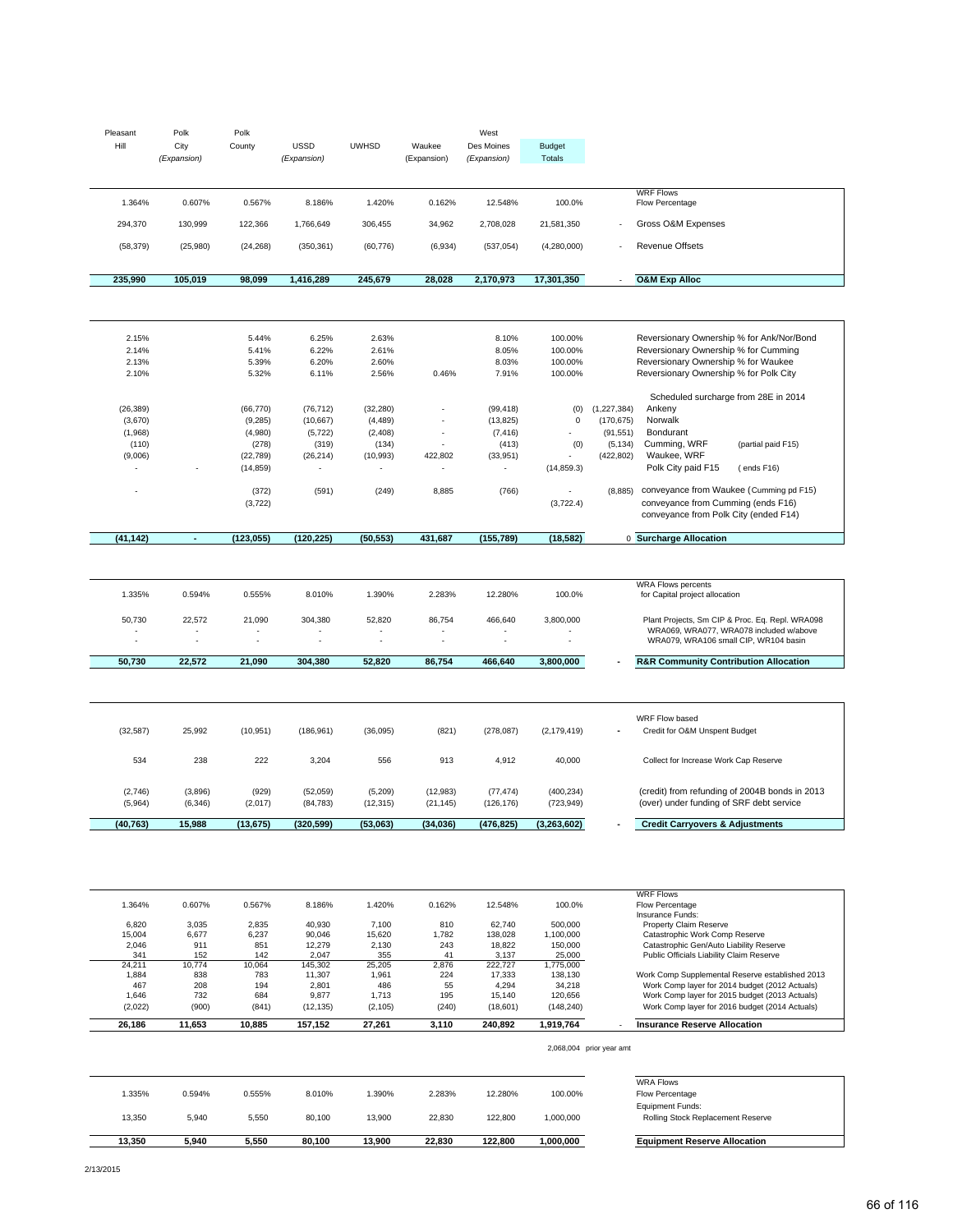#### **Wastewater Reclamation Authority Budget Allocation Implementing the Two-Tier System**

| <b>Fiscal Year 2016</b> |  |  |
|-------------------------|--|--|
|-------------------------|--|--|

| subtotal E<br><b>Net Debt Serv Allocation</b>                                                  | 1.340.704              | 3.088.844             | 211.034                  | 1.203.325            | 5,362                  | 7.476.623              | 67,483              | 338.391           | 573,791                |
|------------------------------------------------------------------------------------------------|------------------------|-----------------------|--------------------------|----------------------|------------------------|------------------------|---------------------|-------------------|------------------------|
| Return of Reserve for pre2004 SRF issues maturing<br>Interest Earnings on Sinking Fund         | (901)                  | (2,075)               | (142)                    | (20,040)<br>(822)    | (4)                    | (616, 633)<br>(5,439)  | (4,598)<br>(48)     | (6, 853)<br>(232) | (6, 246)<br>(390)      |
| Interest Earnings on Bond Reserves (2006/2013)<br>Interest Earnings on SRF Reserves (pre 2004) | (519)                  | (1, 197)              | (82)                     | (463)<br>(113)       | (2)                    | (2,221)<br>(3, 476)    | (20)<br>(26)        | (104)<br>(39)     | (221)<br>(35)          |
| <b>Gross Debt Serv Allocation</b>                                                              | 1,342,124              | 3,092,116             | 211,258                  | 1,224,762            | 5,368                  | 8,104,393              | 72,175              | 345,619           | 580,683                |
| FY Surcharge for Polk City 08-9-10                                                             | (3,662)                | (8, 462)              | (565)                    | (3,271)              | (27)                   | (7,650)                | (71)                | (362)             | (1,546)                |
| FY Surcharge for Polk City 06                                                                  | (1, 872)               | (4, 331)              | (288)                    | (1,675)              | (11)                   | (4,213)                | (38)                | (200)             | (791)                  |
| SRFs (1995/1996)                                                                               | ٠                      |                       |                          | 29,449               |                        | 906,173                | 6,757               | 10,071            | 9,179                  |
| 2011+ SRFs (loans thru SRF program)<br>2008-2010 SRFs (loans thru SRF program)                 | 635,372<br>321.587     | 1,463,818<br>740.936  | 100,016<br>50,604        | 565,863<br>286.423   | 2,541<br>1.299         | 4,049,530<br>1.287.174 | 36,802<br>11.700    | 188,770<br>60.008 | 270,554<br>136,925     |
| 2006 Issue                                                                                     | 166.831                | 384,379               | 26,252                   | 148.589              | 674                    | 709.017                | 6,445               | 33,054            | 71,033                 |
| 2013 B Refunding                                                                               | 223,869                | 515,777               | 35,238                   | 199,384              | 892                    | 1,164,362              | 10,580              | 54,277            | 95,329                 |
| Principal and Interest on Debt:<br>2004 B issue                                                |                        |                       |                          |                      |                        |                        |                     |                   |                        |
| <b>Debt Service Budget</b>                                                                     |                        |                       |                          |                      |                        |                        |                     |                   |                        |
|                                                                                                | Altoona                | Ankeny                | Bondurant                | Clive                | Cumming                | Des Moines             | Greenfield<br>Plaza | Johnston          | Norwalk                |
|                                                                                                | Altoona<br>(Expansion) | Ankeny<br>(Expansion) | Bondurant<br>(Expansion) | Clive<br>(Expansion) | Cumming<br>(Expansion) | Des Moines             | Plaza               | Johnston          | Norwalk<br>(Expansion) |
|                                                                                                |                        |                       |                          |                      |                        |                        | Greenfield          |                   |                        |

| <b>Equipment Replacement Contribution and Resy Re-allocations</b> |           |            |           |           |        |               |         |           |           |
|-------------------------------------------------------------------|-----------|------------|-----------|-----------|--------|---------------|---------|-----------|-----------|
| <b>WRA Flows:</b>                                                 |           |            |           |           |        |               |         |           |           |
| Flow Percentage:                                                  | 4.058%    | 9.349%     | 0.639%    | 3.614%    | 0.016% | 51.292%       | 0.466%  | 2.391%    | 1.728%    |
| Equipment Replacement:                                            |           |            |           |           |        |               |         |           |           |
| Annual Contribution                                               | 3,652     | 8,414      | 575       | 3,253     | 14     | 46.163        | 419     | 2,152     | 1,555     |
| Work Comp Suppl Resv, Collection for current layer                | (6, 148)  | (14, 163)  | (967)     | (5, 475)  |        | (77, 699)     | (706)   | (3,623)   | (2,618)   |
| Insurance fund allocation                                         | 85.760    | 197.577    | 13.483    | 76.371    |        | 1.083.924     | 9.844   | 50,542    | 36,521    |
| fund balance last year                                            | (80, 445) | (179, 358) | (13, 359) | (73, 848) |        | (1, 139, 676) | (9,616) | (48, 164) | (35, 177) |
| Equipment fund allocation                                         | 40.580    | 93.490     | 6,390     | 36.140    | 160    | 512.920       | 4.660   | 23,910    | 17.280    |
| fund balance last year                                            | (38, 150) | (85,050)   | (6,330)   | (35,020)  | (150)  | (540, 470)    | (4,560) | (22, 840) | (16,680)  |
| subtotal F                                                        |           |            |           |           |        |               |         |           |           |
| Net Contribution Repl. / Re-allocation                            | 5.250     | 20.910     | (207)     | 1.421     | 24     | (114, 838)    | 41      | 1,977     | 881       |

| subtotal A+B+C+D+E+F                               |           |           |           |           |           |            |             |          |           |
|----------------------------------------------------|-----------|-----------|-----------|-----------|-----------|------------|-------------|----------|-----------|
| <b>Net F16 Budget Allocation</b>                   | 2,063,565 | 6,248,519 | 424,314   | 1,803,299 | 10,942    | 15,218,648 | 143,961     | 773,715  | 1,030,207 |
| <b>Monthly Amount to Remit</b>                     | 171,964   | 520,710   | 35,359    | 150,275   | 912       | 1,268,221  | 11,997      | 64,476   | 85,851    |
|                                                    | Altoona   | Ankeny    | Bondurant | Clive     | Cumming   | Des Moines | Green Plaza | Johnston | Norwalk   |
| THREE YEAR FLOW INFORMATION - for the above Budget |           |           |           |           |           |            |             |          |           |
| <b>WRA Flows:</b>                                  |           |           |           |           |           |            |             |          |           |
| Oct-Sep 2012                                       | 673.1     | 1,619.7   | 111.9     | 680.2     | 2.4       | 9,376.6    | 68.6        | 471.4    | 296.1     |
| Oct-Sep 2013                                       | 907.6     | 2.040.6   | 132.0     | 796.0     | 4.1       | 11.227.6   | 111.8       | 510.7    | 373.1     |
| Oct-Sep 2014                                       | 920.6     | 2,102.7   | 149.7     | 751.6     | 3.6       | 11,013.3   | 107.0       | 491.9    | 395.8     |
| total for 36 months                                | 2,501     | 5,763     | 394       | 2,228     | 10.1      | 31.618     | 287         | 1,474    | 1,065     |
| Average for one year                               | 833.8     | 1921.0    | 131.2     | 742.6     | 3.4       | 10539.2    | 95.8        | 491.3    | 355.0     |
| % FLOW - WRA                                       | 4.058%    | 9.349%    | 0.639%    | 3.614%    | 0.016%    | 51.292%    | 0.466%      | 2.391%   | 1.728%    |
| <b>WRF Flows:</b>                                  |           |           |           |           |           |            |             |          |           |
| Oct-Sep 2012                                       | 673.1     | 1.619.7   | 111.9     | 680.2     |           | 9.376.6    | 68.6        | 471.4    | 296.1     |
| Oct-Sep 2013                                       | 907.6     | 2.040.6   | 132.0     | 796.0     |           | 11.227.6   | 111.8       | 510.7    | 373.1     |
| Oct-Sep 2014                                       | 920.6     | 2,102.7   | 149.7     | 751.6     |           | 11.013.3   | 107.0       | 491.9    | 395.8     |
| total for 36 months                                | 2,501     | 5,763     | 394       | 2,228     |           | 31,618     | 287         | 1,474    | 1,065     |
| Average for 12 months                              | 833.8     | 1921.0    | 131.2     | 742.6     | 0.0       | 10539.2    | 95.8        | 491.3    | 355.0     |
| % FLOW - WRF                                       | 4.147%    | 9.554%    | 0.652%    | 3.693%    | $0.000\%$ | 52.414%    | 0.476%      | 2.444%   | 1.766%    |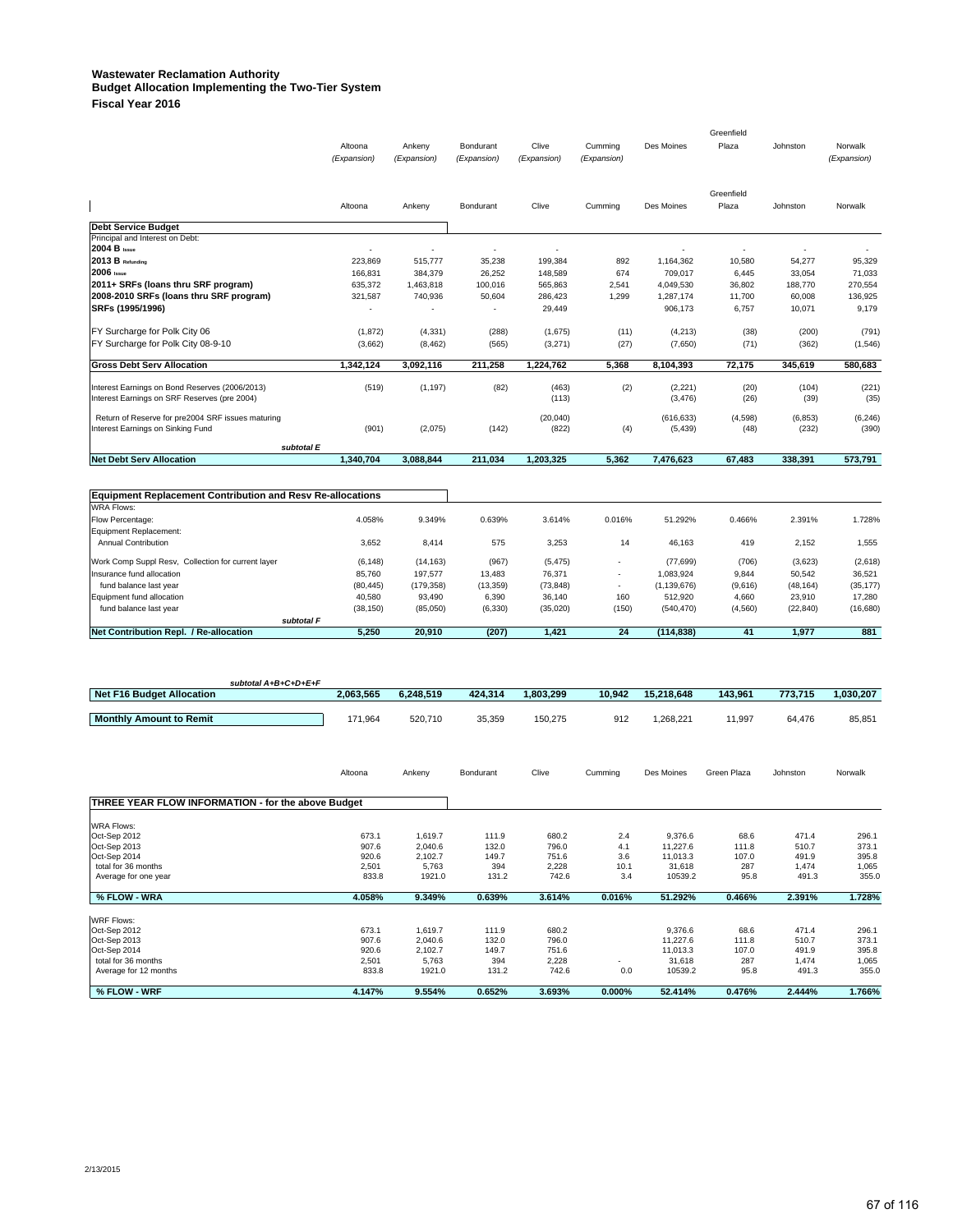| Pleasant<br>Hill                                                                                                 | Polk<br>City<br>(Expansion)                                                                                  | Polk<br>County                                                                                          | <b>USSD</b><br>(Expansion)                                                                                                   | <b>UWHSD</b>                                                                                                               | Waukee<br>(Expansion)                                                                                          | West<br>Des Moines<br>(Expansion)                                                                                               | <b>Budget</b><br><b>Totals</b>                                                                                                 |                                                                                |                                                                                                                                                                                                                                                                                                                                  |
|------------------------------------------------------------------------------------------------------------------|--------------------------------------------------------------------------------------------------------------|---------------------------------------------------------------------------------------------------------|------------------------------------------------------------------------------------------------------------------------------|----------------------------------------------------------------------------------------------------------------------------|----------------------------------------------------------------------------------------------------------------|---------------------------------------------------------------------------------------------------------------------------------|--------------------------------------------------------------------------------------------------------------------------------|--------------------------------------------------------------------------------|----------------------------------------------------------------------------------------------------------------------------------------------------------------------------------------------------------------------------------------------------------------------------------------------------------------------------------|
| Pleasant<br>Hill                                                                                                 | Polk<br>City                                                                                                 | Polk<br>County                                                                                          | <b>USSD</b>                                                                                                                  | <b>UWHSD</b>                                                                                                               | Waukee                                                                                                         | West<br>Des Moines                                                                                                              | Budget                                                                                                                         |                                                                                |                                                                                                                                                                                                                                                                                                                                  |
|                                                                                                                  |                                                                                                              |                                                                                                         |                                                                                                                              |                                                                                                                            |                                                                                                                |                                                                                                                                 |                                                                                                                                |                                                                                | Principal and Interest on Debt                                                                                                                                                                                                                                                                                                   |
| $\overline{\phantom{a}}$<br>30,305<br>18,456<br>105,399<br>33,505<br>27,410                                      | 32,765<br>92,994                                                                                             | $\overline{\phantom{a}}$<br>12,599<br>7,669<br>43,817<br>13,923<br>69,353                               | $\overline{\phantom{a}}$<br>441,912<br>329,333<br>1,254,179<br>634,829<br>79,679                                             | $\overline{\phantom{a}}$<br>31,556<br>19,214<br>109,752<br>34,881<br>33,529                                                | 125,935<br>93,850<br>357,417<br>180,908                                                                        | $\overline{\phantom{a}}$<br>677,445<br>504,855<br>1,922,655<br>973,168<br>103,264                                               | 3,652,225<br>2,519,650<br>11,199,478<br>4,767,870<br>1,274,864                                                                 |                                                                                | 2013 B (refunding of 2004 B)<br>2006 A<br>2011, 2012 & future SRF loans<br>2008, 2009, 2010 SRF loans<br>SRFs (prior)                                                                                                                                                                                                            |
| (111)<br>(202)                                                                                                   | 24,143<br>46,530                                                                                             | (43)<br>(78)                                                                                            | (3, 713)<br>(7, 253)                                                                                                         | (110)<br>(202)                                                                                                             | (1,059)<br>(2,067)                                                                                             | (5,688)<br>(11, 112)                                                                                                            | ٠<br>$\overline{\phantom{a}}$                                                                                                  |                                                                                | Surcharge for 2006 bonds<br>Surcharge for 2008-10 SRF                                                                                                                                                                                                                                                                            |
| 214,760                                                                                                          | 196,432                                                                                                      | 147,240                                                                                                 | 2,728,966                                                                                                                    | 228,619                                                                                                                    | 754,984                                                                                                        | 4,164,587                                                                                                                       | 23,414,087                                                                                                                     |                                                                                | <b>Gross Debt Serv Allocation</b>                                                                                                                                                                                                                                                                                                |
| (58)<br>(105)                                                                                                    | (76)                                                                                                         | (24)<br>(266)                                                                                           | (1,025)<br>(306)                                                                                                             | (60)<br>(129)                                                                                                              | (292)                                                                                                          | (1, 572)<br>(396)                                                                                                               | (7, 935)<br>(4,890)                                                                                                            |                                                                                | Interest Earnings on Bond Reserves<br>Interest Earnings on SRF Reserves                                                                                                                                                                                                                                                          |
| (18, 652)<br>(144)                                                                                               | (132)                                                                                                        | (47, 193)<br>(99)                                                                                       | (54, 220)<br>(1,832)                                                                                                         | (22, 816)<br>(153)                                                                                                         | (507)                                                                                                          | (70, 269)<br>(2,795)                                                                                                            | (867, 520)<br>(15, 715)                                                                                                        | (28, 540)                                                                      | return of reserve interest on SRF 4 6 7<br>Interest Earnings on Sinking Fund                                                                                                                                                                                                                                                     |
| 195,802                                                                                                          | 196,224                                                                                                      | 99,658                                                                                                  | 2,671,584                                                                                                                    | 205,461                                                                                                                    | 754,185                                                                                                        | 4,089,555                                                                                                                       | 22,518,027                                                                                                                     |                                                                                | <b>Net Debt Service Allocation</b>                                                                                                                                                                                                                                                                                               |
| 1.335%<br>1,202<br>(2,022)<br>28,208<br>(28,001)<br>13,350<br>(13, 270)<br>(534)<br>400,082<br>33,340<br>PI Hill | 0.594%<br>535<br>(900)<br>12,553<br>(10, 630)<br>5,940<br>(5,040)<br>2,458<br>342,260<br>28,522<br>Polk City | 0.555%<br>500<br>(841)<br>11,726<br>(9,203)<br>5,550<br>(4, 360)<br>3,372<br>85,488<br>7,124<br>Polk Co | 8.010%<br>7,209<br>(12, 135)<br>169,287<br>(161, 552)<br>80,100<br>(76, 620)<br>6,289<br>3,957,718<br>329,810<br><b>USSD</b> | 1.390%<br>1,251<br>(2, 105)<br>29,366<br>(30, 214)<br>13,900<br>(14, 330)<br>(2, 132)<br>398,213<br>33,184<br><b>UWHSD</b> | 2.283%<br>2,055<br>(240)<br>3,350<br>(1, 572)<br>22,830<br>(19,900)<br>6,523<br>1,273,141<br>106,095<br>Waukee | 12.280%<br>11,052<br>(18,601)<br>259,493<br>(247, 189)<br>122,800<br>(117, 230)<br>10,325<br>6,104,880<br>508,740 \$<br>West DM | 100.0%<br>90,000<br>(148, 240)<br>2,068,004<br>(2,068,004)<br>1,000,000<br>(1,000,000)<br>(58, 240)<br>40,278,953<br>3,356,579 | $\overline{a}$<br>$\overline{\phantom{a}}$<br>$\blacksquare$<br>$\overline{a}$ | <b>WRA Flows</b><br>Flow Percentage<br><b>Equipment Replacement</b><br>Annual Contribution<br>Work Comp Supplemental Reserve Collection<br>Insurance Re-allocation<br>Insurance Re-allocation<br>Equipment Re-allocation<br>Equipment Re-allocation<br>Net Contribution Repl. / Re-allocation<br><b>FY2016 Budget Allocation</b> |
| 195.0                                                                                                            | 103.4                                                                                                        | 102.9                                                                                                   | 1,454.4                                                                                                                      | 235.9                                                                                                                      | 402.4                                                                                                          | 2,173.1                                                                                                                         | 17,967.1                                                                                                                       |                                                                                | <b>2012 Flow</b>                                                                                                                                                                                                                                                                                                                 |
| 323.0<br>305.0<br>823<br>274.3                                                                                   | 100.2<br>162.5<br>366<br>122.0                                                                               | 106.7<br>132.4<br>342<br>114.0                                                                          | 1,735.8<br>1,747.5<br>4,938<br>1645.9                                                                                        | 335.2<br>285.7<br>857<br>285.6                                                                                             | 476.5<br>528.2<br>1,407<br>469.0                                                                               | 2,686.2<br>2,710.0<br>7,569<br>2523.1                                                                                           | 21,867.1<br>21,807.5<br>61,642<br>20,547.2                                                                                     |                                                                                | <b>2013 Flow</b><br><b>2014 Flow</b><br>total for 36 months<br>36<br>Annual Average                                                                                                                                                                                                                                              |
| 1.335%                                                                                                           | 0.594%                                                                                                       | 0.555%                                                                                                  | 8.010%                                                                                                                       | 1.390%                                                                                                                     | 2.283%                                                                                                         | 12.280%                                                                                                                         | 100.0%                                                                                                                         |                                                                                | <b>WRA Flow %</b>                                                                                                                                                                                                                                                                                                                |
| 195.0<br>323.0<br>305.0<br>823<br>274.3                                                                          | 103.4<br>100.2<br>162.5<br>366<br>122.0                                                                      | 102.9<br>106.7<br>132.4<br>342<br>114.0                                                                 | 1,454.4<br>1,735.8<br>1,747.5<br>4,938<br>1645.9                                                                             | 235.9<br>335.2<br>285.7<br>857<br>285.6                                                                                    | 15.7<br>32.0<br>49.8<br>98<br>32.5                                                                             | 2,173.1<br>2,686.2<br>2,710.0<br>7,569<br>2523.1                                                                                | 17,578.0<br>21,418.5<br>21,325.5<br>60,322<br>20,107.3                                                                         |                                                                                | <b>2012 Flow</b><br><b>2013 Flow</b><br><b>2014 Flow</b><br>total for 36 months<br>36<br>Annual Average                                                                                                                                                                                                                          |
| 1.364%                                                                                                           | 0.607%                                                                                                       | 0.567%                                                                                                  | 8.186%                                                                                                                       | 1.420%                                                                                                                     | 0.162%                                                                                                         | 12.548%                                                                                                                         | 100.0%                                                                                                                         |                                                                                | <b>WRF Flow %</b>                                                                                                                                                                                                                                                                                                                |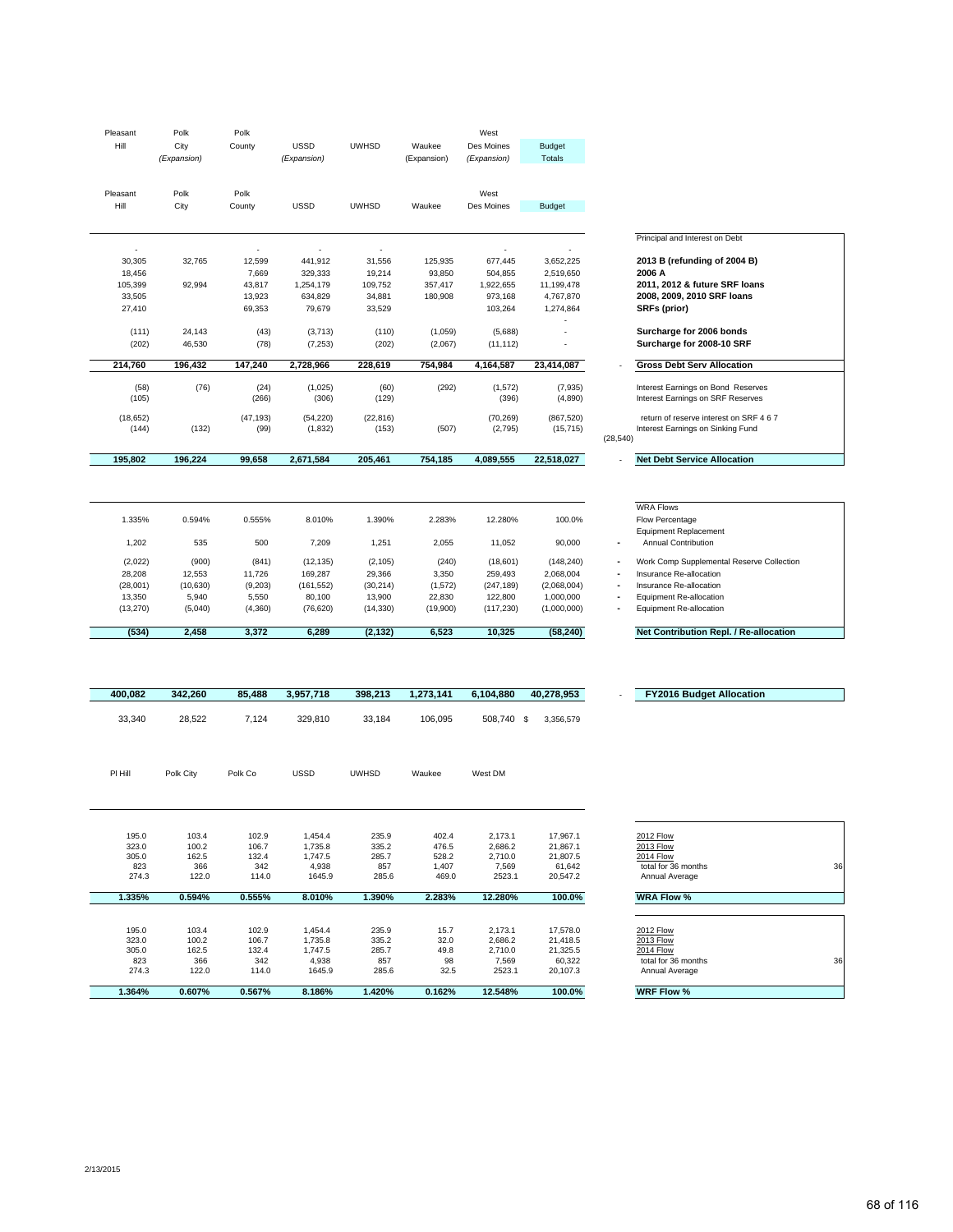#### **WASTEWATER RECLAMATION AUTHORITY The CONSTANT OF STATE WASTEWATER RECLAMATION AUTHORITY this year** this year

Debt Service Summary SRF Interest includes fees

| Fiscal Year 2016           |                                      |                            | <b>Budget</b> | 2014       | Budget    | 2015       | <b>Budget</b> | 2016       |
|----------------------------|--------------------------------------|----------------------------|---------------|------------|-----------|------------|---------------|------------|
|                            |                                      |                            | Principal     | Interest   | Principal | Interest   | Principal     | Interest   |
| <b>New SRF Bond Issues</b> |                                      |                            |               |            |           |            |               |            |
| 2010C                      | Digester                             |                            | 879,000       | 571,060    | 908,000   | 642,493    | 938,000       | 612,983    |
| 2010C                      |                                      |                            | 1,000         | 60,000     | 1,000     | 43,957     | 1,000         | 40,350     |
| 2011A                      | P17 s2 s7 +                          |                            | 1,276,000     | 1,849,968  | 1,317,000 | 1,908,498  | 1,360,000     | 1,865,695  |
| 2012C                      | P17 s3/4 +                           |                            | 1,000         | 582,450    | 383,000   | 584,967    | 395,000       | 572,520    |
| 2012D                      | P17 s5/6 a                           |                            | 149,000       | 227,468    | 154,000   | 222,625    | 159,000       | 217,620    |
| 2013A                      | P17 s5/6 b                           |                            | 1,000         |            | 100,000   | 230,970    | 177,000       | 227,970    |
| 2014A                      | P17 s8                               |                            |               |            | 74,000    |            | 75,000        | 34,520     |
| 2015B                      | P17 $s3/4 +$                         |                            |               |            | 15,000    |            | 16,000        | 7,210      |
| Core Subtotal              |                                      |                            | 2,307,000     | 3,290,945  | 2,952,000 | 3,633,510  | 3,121,000     | 3,578,868  |
| 2008B                      |                                      |                            | 159,000       | 193,895    | 164,000   | 193,895    | 169,000       | 188,565    |
| 2008D                      |                                      |                            | 1,000         | 0          | 66,000    | 40,707     | 68,000        | 73,450     |
| 2009B                      |                                      |                            | 197,000       | 254,995    | 203,000   | 248,593    | 210,000       | 241,995    |
| 2009C                      |                                      |                            | 215,000       | 279,240    | 222,000   | 272,253    | 230,000       | 265,037    |
| 2010B                      |                                      |                            | 159,000       | 217,620    | 164,000   | 212,452    | 169,000       | 207,122    |
| 2011B                      |                                      |                            | 351,000       | 508,918    | 363,000   | 497,510    | 375,000       | 485,712    |
| 2012B                      |                                      |                            | 59,000        | 90,058     | 61,000    | 88,140     | 63,000        | 86,157     |
| 2012E                      |                                      |                            | 1,000         | 367,770    | 272,000   | 368,970    | 280,000       | 360,810    |
| 2012F                      |                                      |                            | 1,000         | 35,400     | 32,000    | 42,825     | 33,000        | 41,850     |
| 2014C                      |                                      |                            |               |            | 1,000     |            | 236,000       | 107,980    |
| 2015C                      |                                      |                            |               |            |           |            | 66,000        | 31,442     |
| <b>Expansion Subtotal</b>  |                                      |                            | 1,143,000     | 1,947,895  | 1,548,000 | 1,965,345  | 1,899,000     | 2,090,120  |
| 2008A                      |                                      |                            | 399,000       | 500,175    | 411,000   | 487,208    | 423,000       | 473,850    |
| 2010A                      |                                      |                            | 193,000       | 264,255    | 199,000   | 257,983    | 205,000       | 251,518    |
| 2011C                      |                                      |                            | 211,000       | 305,338    | 218,000   | 298,480    | 225,000       | 291,395    |
| 2011D                      |                                      |                            | 1,000         | 465,400    | 306,000   | 467,969    | 316,000       | 458,023    |
|                            | 2012G Amend Sponsor                  |                            |               | 419,758    | 1,000     | 660,000    | 597,000       | 549,059    |
| 2014D                      |                                      |                            |               |            | 1,000     |            | 263,000       | 119,980    |
| 2015A                      |                                      |                            |               |            | 0         |            | 383,000       | 176,285    |
| SW Subtotal                |                                      |                            | 804,000       | 1,954,926  | 1,136,000 | 2,171,640  | 2,412,000     | 2,320,110  |
|                            |                                      |                            |               |            |           |            |               |            |
| <b>Future Core Issues</b>  |                                      |                            |               | 394,990    | 4,000     | 263,375    | 363,000       | 172,000    |
| Future Expan Issues        |                                      |                            | (1,000)       | 116,250    | 1,000     | 167,915    |               | 11,250     |
| Future SW Issues           |                                      |                            | 1,000         | 252,394    | 2,000     | 366,835    |               |            |
| <b>Future Subtotal</b>     |                                      |                            | $\Omega$      | 763,634    | 7,000     | 798,125    | 363,000       | 183,250    |
|                            | (New) SRF Bond Issue Total           |                            | 4,254,000     | 7,957,400  | 5,643,000 | 8,568,620  | 7,795,000     | 8,172,348  |
|                            | 2004B/2013B Bond Issue               |                            |               |            |           |            |               |            |
| Core 2004/13               |                                      |                            | 1,022,795     | 1,131,630  | 943,015   | 950,341    | 975,070       | 922,050    |
| Expan 2004/13              |                                      |                            | 564,176       | 846,104    | 523,059   | 673,245    | 538,140       | 657,553    |
| SW 2004/13                 |                                      |                            | 263,029       | 396,016    | 243,926   | 314,939    | 251,790       | 307,622    |
|                            | 2004B/2013B Subtotal                 |                            | 1,850,000     | 2,373,750  | 1,710,000 | 1,938,525  | 1,765,000     | 1,887,225  |
| 2006 Bond Issue            |                                      |                            |               |            |           |            |               |            |
| <b>Core 2006</b>           |                                      |                            | 228,000       | 430,723    | 234,000   | 422,173    | 244,000       | 413,398    |
| Expan 2006                 |                                      |                            | 272,000       | 514,908    | 280,000   | 504,708    | 293,000       | 494,208    |
| SW 2006                    |                                      |                            | 370,000       | 705,395    | 386,000   | 691,520    | 398,000       | 677,045    |
|                            |                                      |                            |               |            |           |            |               |            |
| 2006 Subtotal              |                                      |                            | 870,000       | 1,651,025  | 900,000   | 1,618,400  | 935,000       | 1,584,650  |
|                            | <b>Bond Issue Total for Projects</b> |                            | 6,974,000     | 11,982,175 | 8,253,000 | 12,125,545 | 10,495,000    | 11,644,223 |
| (Old) SRFBond Issues       |                                      |                            |               |            |           |            |               |            |
| Prior to 2004 srf Ttl      |                                      |                            | 1,344,000     | 147,925    | 1,401,000 | (3,578)    | 1,237,000     | 37,864     |
| (Prior) Bond Issue Total   | Prin Pd F14                          | 8,318,000                  | 1,344,000     | 147,925    | 1,401,000 | (3, 578)   | 1,237,000     | 37,864     |
|                            |                                      | <b>Budget Debt Service</b> |               | 20,448,101 | 9,654,000 | 21,775,967 | 11,732,000    | 23,414,087 |